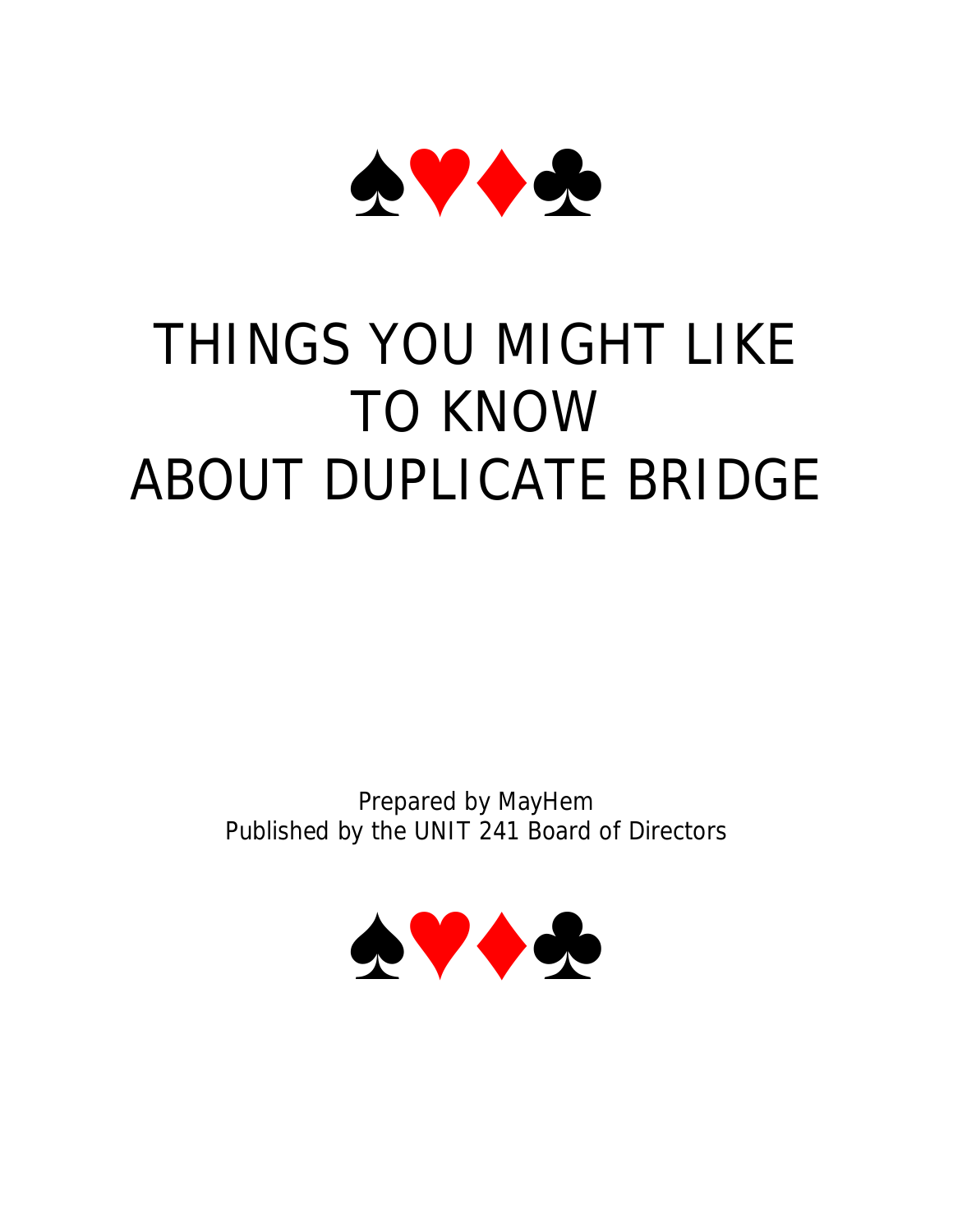## **Welcome to Duplicate Bridge and the ACBL**

This booklet has been designed to serve as a reference tool for miscellaneous information about duplicate bridge and its governing organization, the ACBL. It is intended for the newer or less than seasoned duplicate bridge players. Most of these things that follow, while not perfectly obvious to new players, are old hat to experienced tournaments players.

## **Table of Contents**

| <b>Part 1.</b> Expected In-behavior (or things you need to know)3 |  |
|-------------------------------------------------------------------|--|
| <b>Part 2.</b> Alerts and Announcements                           |  |
|                                                                   |  |
| <b>Part 3.</b> Types of Regular Events                            |  |
|                                                                   |  |
|                                                                   |  |
|                                                                   |  |
|                                                                   |  |
|                                                                   |  |
|                                                                   |  |
|                                                                   |  |
|                                                                   |  |
|                                                                   |  |
|                                                                   |  |

Copyright © 2004 MayHem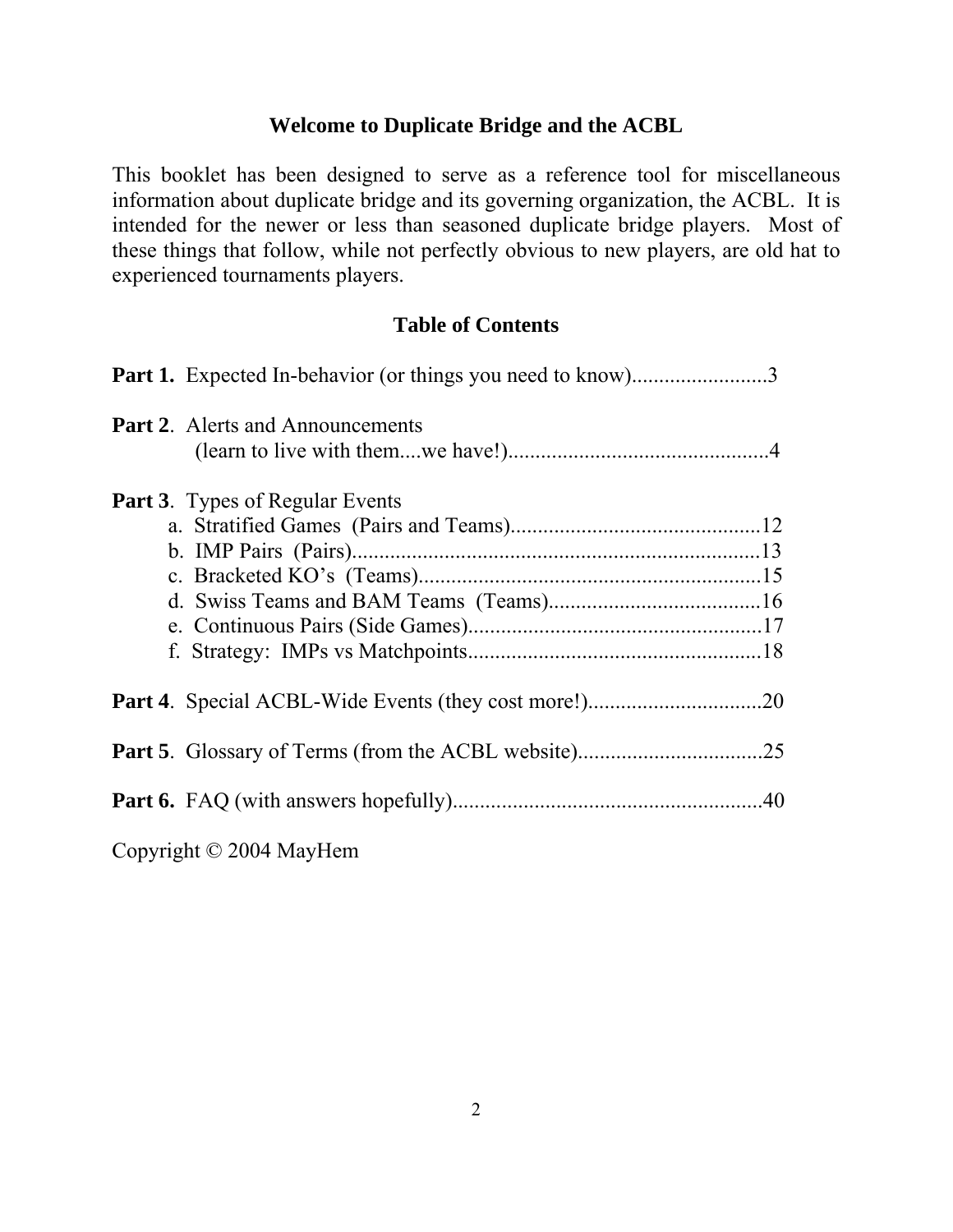#### **Part 1. Expected In-Behavior**

Just as all kinds of competitive-type endeavors have their expected inbehavior, so does duplicate bridge. One important thing to keep in mind is that this is a competitive adventure.....as opposed to the social outing that you may be used to at your rubber bridge games. Now that is not to say that you can't be sociable at the duplicate table. Of course you can.....and should..... just don't carry it to extreme by talking during the auction or play. Do it between hands.

Another important habit to develop if you haven't already is that of NOT discussing the hands during or immediately after the play. Save your discussion for your partner's ears only and preferably after the game is over. You and your partner will make lots of mistakes (we all do) and making an issue out of them is a total waste of time.

Keep your mannerisms and intonations consistent at all times. Neither partner nor the opponents are entitled to information gained from deviations in behavior or changes in voice patterns. It takes a great deal of effort to master a uniform tempo of play and a steady voice level, but without such habits, the opponents obtain much more information that you need to give them. This behavior is one of the more difficult for newer players to assimilate.

It is important to remember that duplicate bridge is a timed event. Playing deliberately is not the same thing as "slow play". The latter comes about mostly because of bad habits such as (a) too much general conversation, (b) not focusing on bridge when the opponents pause to think about bids or plays, (c) wasting the other players' time by such things as writing down the contract before putting your hand down as dummy, and (d) too much time spent studying the traveler from the last board and discussing the results among the players at the table.

Inexperienced and experienced players alike need to learn and remember that the Director is there to see that the Laws of Duplicate Bridge are followed. When an infraction occurs, please call the director. They are trained to help bridge players sort things out and to assess penalties if need be.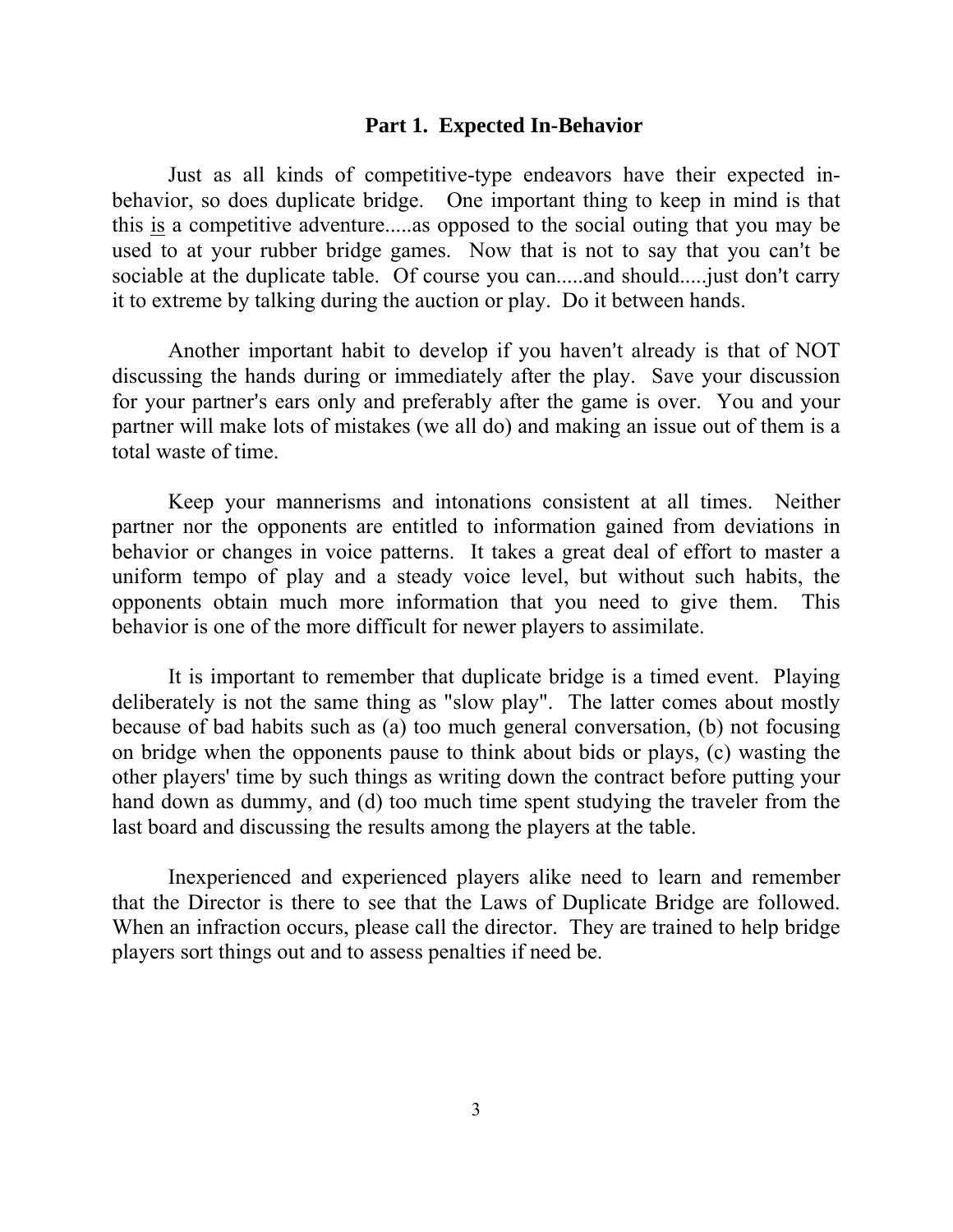## **Part 2. ACBL Alert Procedure**

The ACBL uses what is called an Alert System so that all players at a table have equal access to the information contained in any auction. In order to meet this goal, it is necessary that all players understand and practice the principles of Full Disclosure and Active Ethics. Ethical bridge players will recognize the obligation to give complete explanations. They will accept the fact that any such information is entirely for the benefit of the opponents, and may not be used to assist their own partnership.

According to the Laws of Duplicate Contract Bridge: Law 40.B. Concealed Partnership Understandings are prohibited:

 (1) A player may not make a call or play based on a special partnership understanding unless an opposing pair may reasonably be expected to understand its meaning or unless his side discloses the use of such call or play in accordance with the regulations of the sponsoring organization.

 (2) Bridge is not a game of secret messages; the auction belongs to everyone at the table. Remember that the opponents are entitled to know the agreed meaning of all calls.

 (3) The bidding side has an obligation to disclose its agreements according to the procedures established by ACBL. When asked, the bidding side must give a full explanation of the agreement. Stating the common or popular name of the convention is not sufficient.

 (4) The opponents need not ask exactly the "right" question. Any request for information should be the trigger. Opponents need only indicate the desire for information - all relevant disclosure should be given automatically.

 (5) The proper way to ask for information is "please explain." Players who remember that a call requires an Alert but cannot remember the meaning must still Alert.

 (6) In all Alert situations, Tournament Directors should rule with the spirit of the Alert procedure in mind and not simply by the letter of the law. Players who, by experience or expertise, recognize that their opponents have neglected to Alert a special agreement will be expected to protect themselves.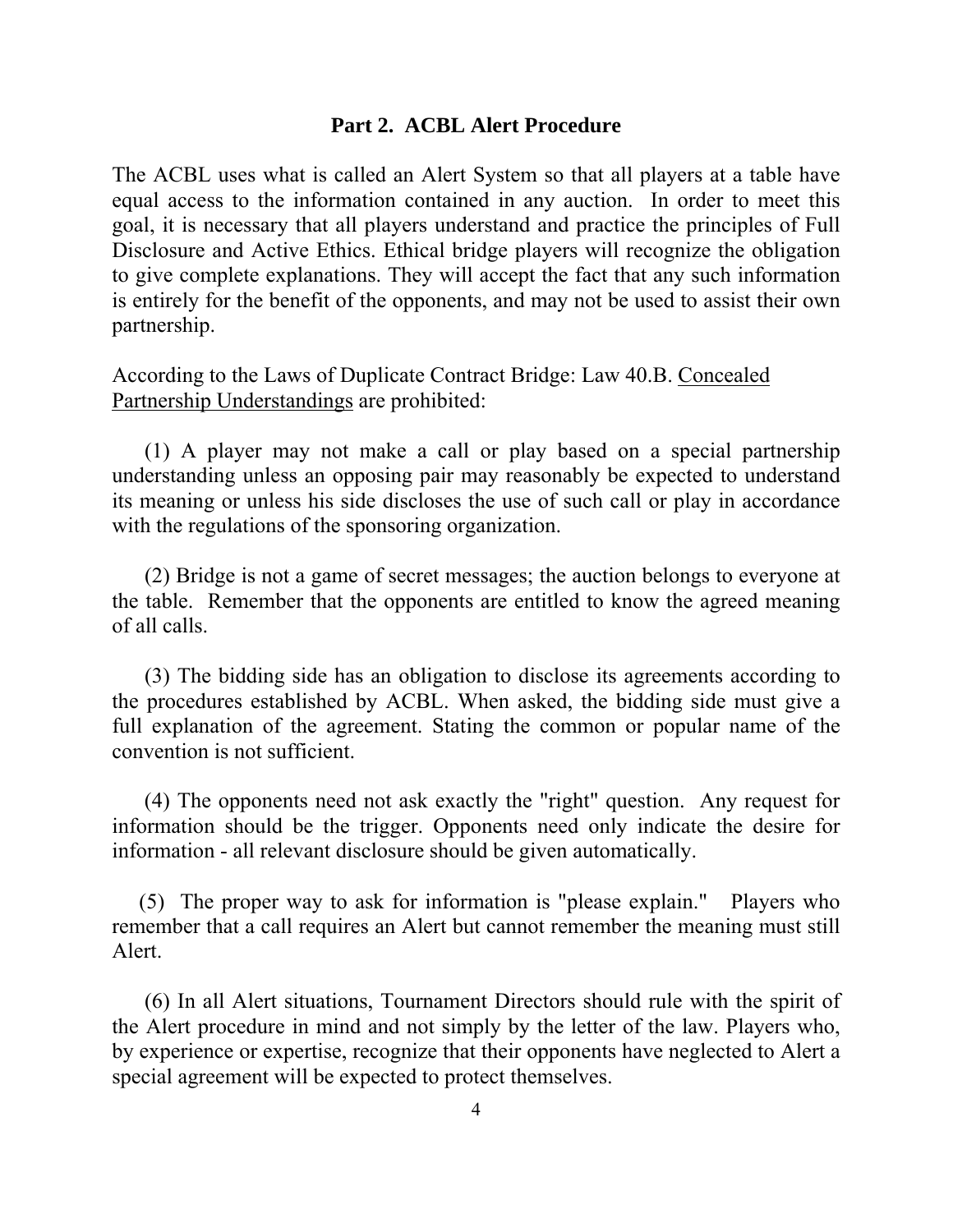(7) Adjustments for violations are not automatic. There must have been misinformation. An adjustment will be made only when the misinformation was a direct cause of the damage.

(8) When an Alert is given, ASK, do not ASSUME.

## **ANNOUNCEMENTS**

An announcement is one word or a short phrase which tells the opponents directly the meaning of partner's call. When bidding boxes are used, the "Alert" strip is tapped also. Announcements are required in the following instances:

 (1) After a natural one notrump opening bid, the partner of the bidder will say aloud, "fifteen to seventeen" or whatever the agreed range is.

(2) After a  $\bullet$  or  $\bullet$  transfer response at any level to any level after a natural notrump opening, overcall or rebid, the partner of the transferor will say "transfer."

(An Announcement also is used for those methods that initially treat the bid as a transfer even though rarely the bidder will have a strong hand without the next higher suit. When the message is sent that the transfer was not a transfer, just the first step in showing another type of game-going hand, the call that sends that message must be Alerted.)

(3) After a 1NT forcing or semi-forcing response to a 1<sup> $\bullet$ </sup> or 1 $\triangle$  opening bid with no interference, the opening bidder will say aloud, "Forcing" or "Semi-forcing," if there was no other meaning attached to the agreement (such as showing four or more spades).

(4) After a non-forcing opening  $1\blacktriangleright$  or  $1\blacklozenge$  for which the opener could have fewer than three cards in the suit opened, the opening bidder's partner says, "May be short."

## **HOW TO ANNOUNCE**

When Bid Boxes are not in use, the partner says aloud the required spoken statement. When Bid Boxes are being used, the Alert strip is tapped and the appropriate spoken statement is made.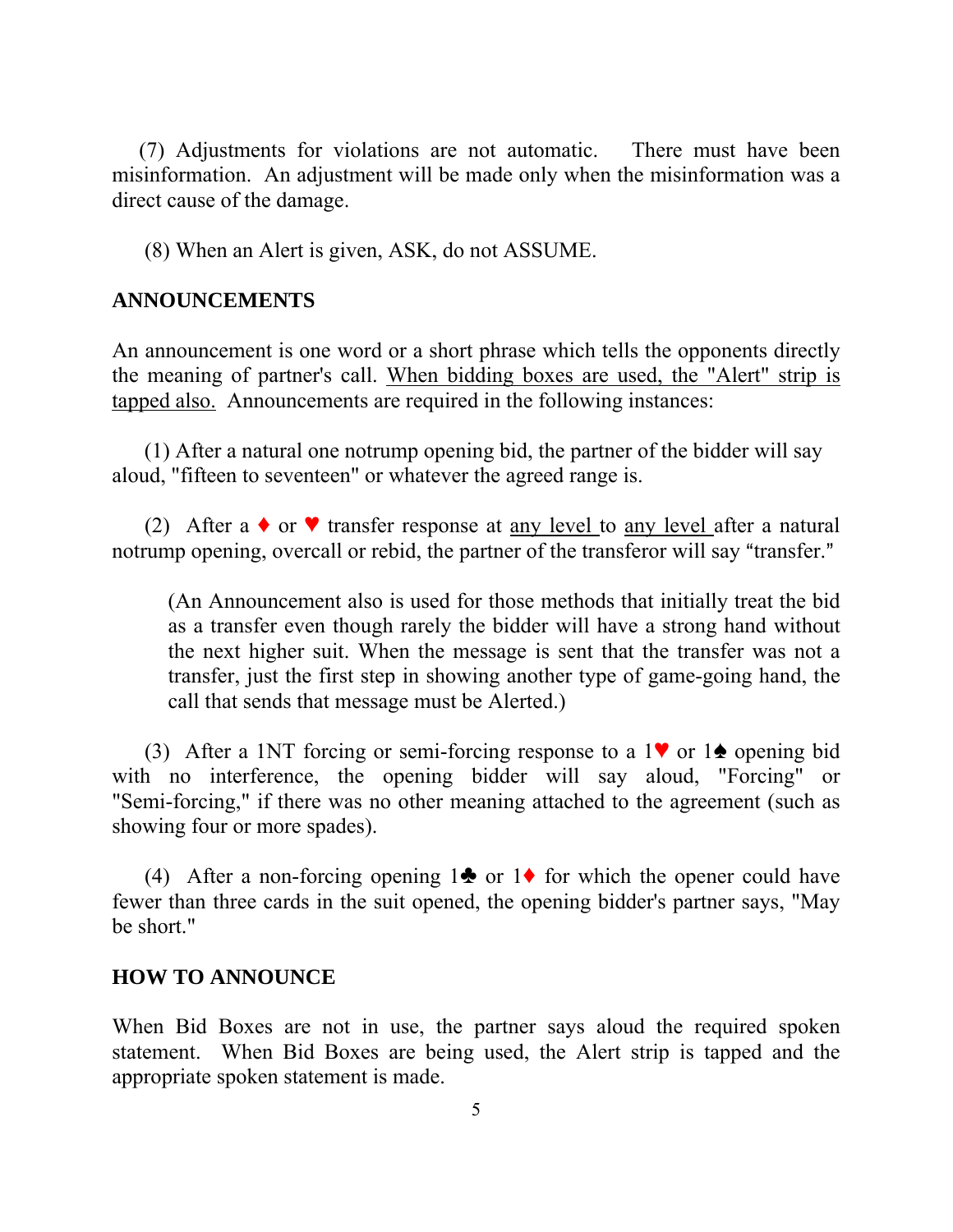# **IT IS THE RESPONSIBILITY OF THE ALERTER OR ANNOUNCER TO ENSURE THAT THE OPPONENTS ARE AWARE THAT AN ALERT HAS BEEN MADE**. **WHEN IN DOUBT WHETHER TO ALERT OR NOT, ALERT!**

# **FAILURE TO ALERT OR ANNOUNCE**

If partner fails to Alert or Announce, a player may not make any indication during the auction. Showing surprise or discomfort may awaken partner to the error and would be a violation of Law. In addition, a player may not make allowances for partner's error. The auction must continue as if partner had acted properly.

When the auction is over, the declaring side MUST reveal to the defenders, after first calling the Tournament Director, any errors of explanation (including Alerts or Announcements that were omitted) before the opening lead is faced. A defender MUST reveal any of his partner's errors but may NOT do so until after the play has been completed. A defender (or any other player) who becomes aware of his own error or omission should correct it immediately. Again, in either case the Tournament Director should be called first.

# **TYPES OF ALERTS**

# **Pre-Alerts**

Pre-Alerts are given before the auction period begins on the first board of a round. Pre-Alerts are designed to act as an early warning of any unusual methods for which the opponents may need to prepare. Additionally, a pre-Alert is required when playing methods permitted by the ACBL Mid-Chart or SuperChart in an event conducted using that chart. Pre-Alerts are given aloud by saying what the systems or methods are.

## **Immediate Alerts**

Immediate Alerts are given at the time partner makes a call which requires an Alert. These Alerts are given in the form described under How to Alert above.

## **Delayed Alerts**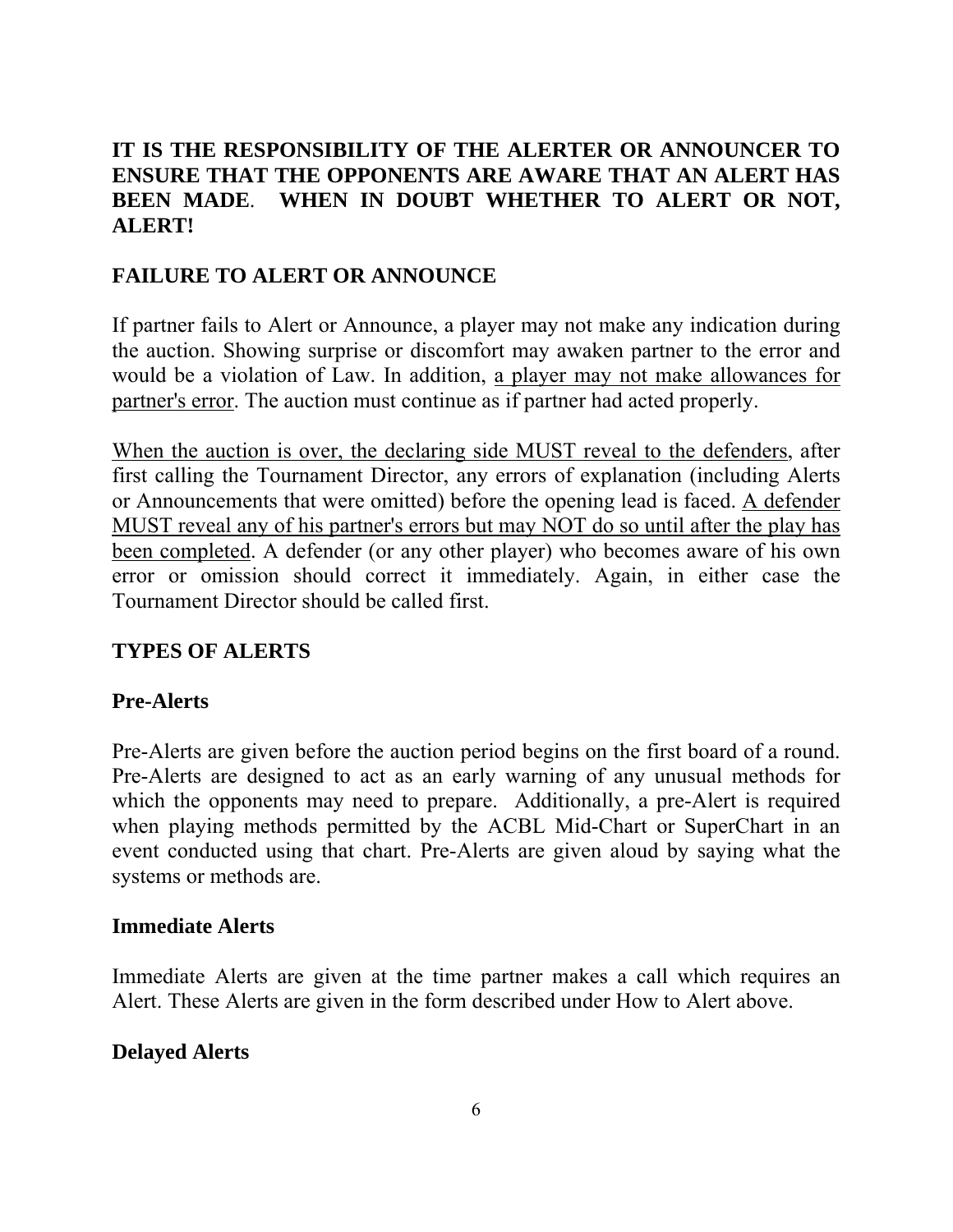Once the auction has progressed to the point that the opening bidder has had the opportunity to make a second call, conventional calls at the four level or higher are not Alerted until the auction is over. These DELAYED ALERTS are REQUIRED to be made by the DECLARING side before the opening lead. The DEFENDERS are REQUIRED to Alert declarer AFTER the OPENING LEAD but BEFORE declarer makes a play from dummy (Alerting before the lead is turned face-up and the dummy is spread is best).

# **HOW TO ALERT**

Using spoken bidding, the partner of the player making an Alertable call says "Alert." Using bidding boxes, an Alert is made by tapping an Alert card on the table or by tapping the Alert strip on the side of the bid box. In addition, the Alerter must say "Alert." Using screens, ALL Alerts are immediate - there are no delayed Alerts. All Announcements become Alerts.

# **OTHER**

Most natural calls do not require Alerts. If the call promises about the expected strength and shape, no Alert is necessary. Treatments that show unusual strength or shape should be Alerted.

NOTE: Partnerships whose systems include extremely aggressive methods, such as frequent use of four-card overcalls at the two level or higher, weak two-bids with bad five-card suits, or three-level preempts with bad six-card and/or most five-card suits must pre-Alert the opponents before the round begins.

A treatment is a natural call that carries a specific message about the suit bid or the general strength of the hand. Agreeing to open five-card majors is a treatment when you open  $1\blacktriangledown$ , partner "knows" you have five or more. This is indeed a message but not an unexpected one, so no Alert is required. Weak jump shifts, on the other hand, are unexpected and therefore Alertable.

Natural bids that convey an unexpected meaning must be Alerted. This includes strong bids that sound weak, weak bids that sound strong, and all other bids that, by agreement, convey meanings different from, or in addition to, the expected meaning ascribed to them.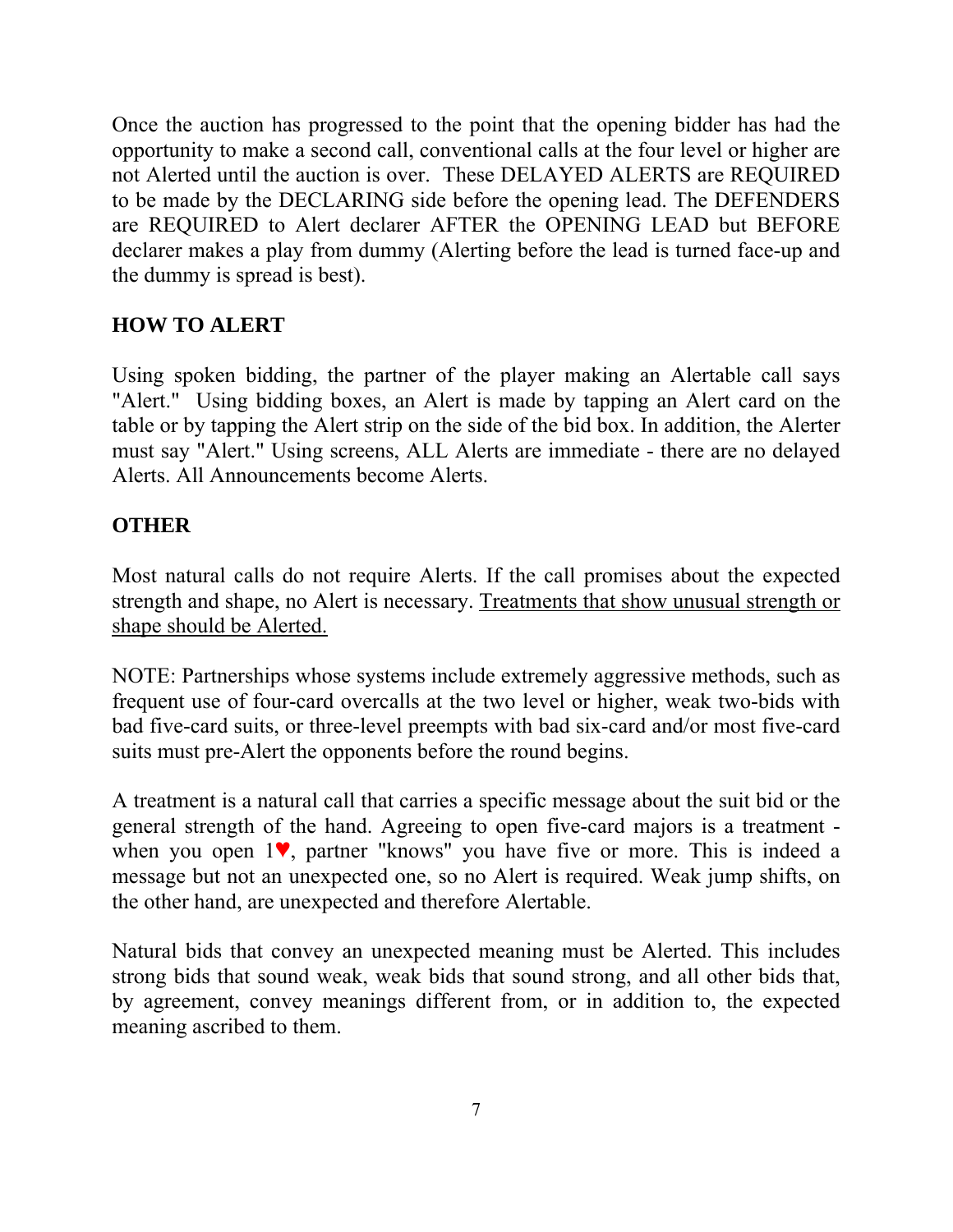In general, when the use of conventions leads to unexpected understandings about suit length by negative inference, a natural call becomes Alertable. Some such agreements have become expected and are fairly common, therefore no Alert is required. EXAMPLES are:  $1 \vee P-1 \triangle$ . If 1 $\triangle$  promises a five-card suit (when playing an opening  $2\blacklozenge$  bid as five hearts and four spades), no Alert is required. 1<sup> $\bullet$ </sup>, 1<sup> $\bullet$ </sup>, or 1<sup> $\bullet$ </sup>-P-1NT. If the 1NT bidder could or could not have four cards in one or both majors, again no Alert.  $1\clubsuit$ -P-1 $\blacktriangledown$  or 1 $\spadesuit$ . If the major-suit bidder could be passing up a four-card or longer diamond suit, no Alert is required.

# **CONVENTIONS**

A convention is defined as any call which, by partnership agreement, conveys a meaning not necessarily related to the denomination named or, in the case of a pass, double or redouble, the last denomination named.

Examples of calls deemed to be conventional are: showing support for a previously bid suit and shortness in the bid suit (such as a splinter bid) and bidding your worst suit for takeout.

In general, conventional calls require an Alert. In ACBL-sponsored events, however, there are some common conventions that do not require an Alert during the auction: Stayman, ace-asking bids, most meanings of cue-bids, strong artificial 2<sup>h</sup> openings and most doubles, redoubles and passes. Some Alerts are delayed until the auction is completed.

Commonly used conventions such as Stayman (but not Puppet Stayman), strong 2<sup>h</sup> bids, ace-asking bids like Blackwood and Gerber (others require a delayed alert), and most cuebids are not alertable. However, any cuebid which conveys a very unusual or unexpected meaning still requires an Alert.

# **DOUBLES, REDOUBLES AND PASSES**

Except for those doubles with highly unusual or unexpected meanings, doubles do not require an Alert. Passes or redoubles with highly unusual or unexpected meanings require an Alert.

# **WEAK TWO BIDS**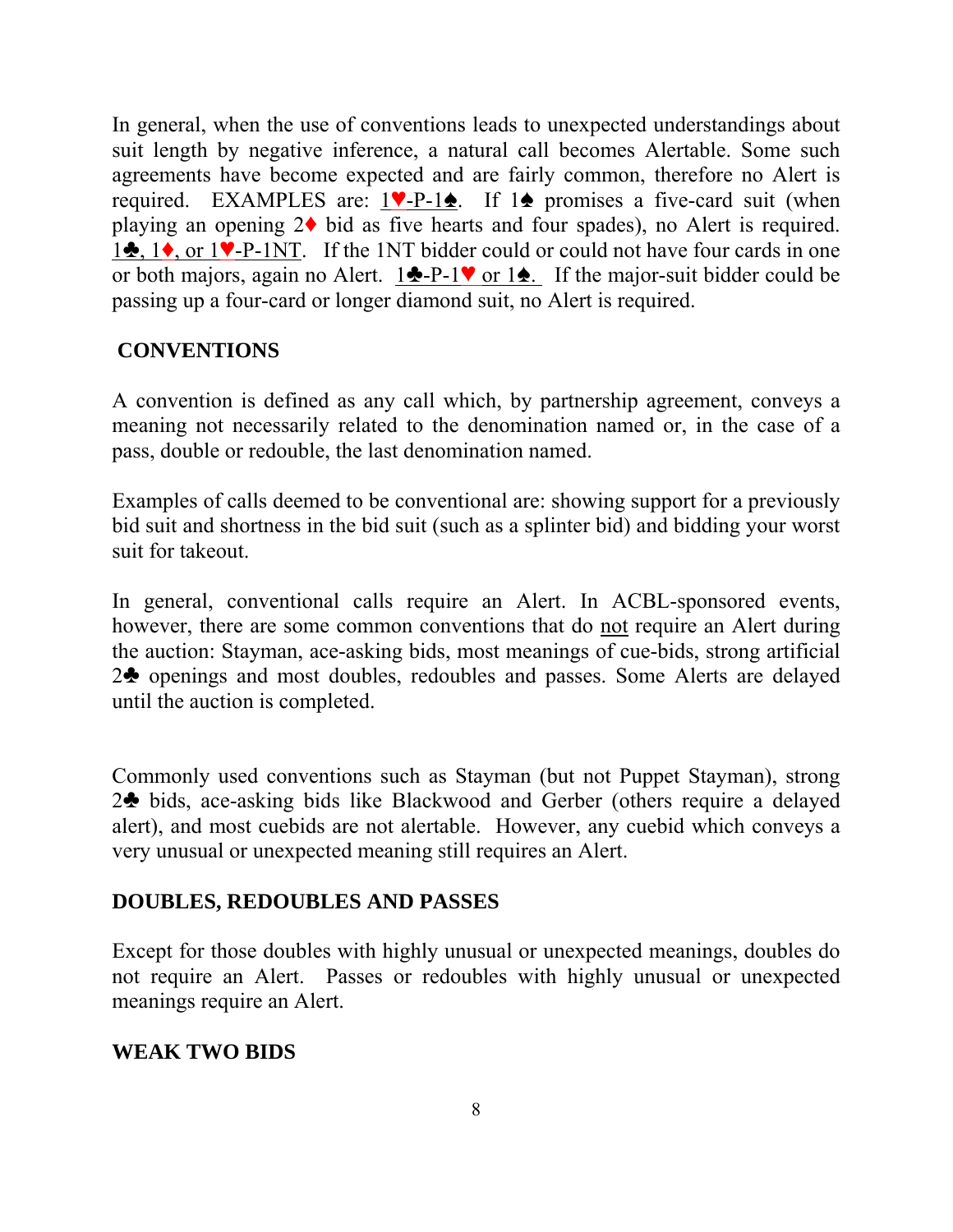Weak two bids are not normally alertable (but if the style is very weak with five card suits, it's a pre-alert). The 2NT response to a weak two bid is not Alertable if it is forcing and asks for further clarification. Natural, non-forcing 2NT responses to opening two bids must be Alerted. Responses to the 2NT inquiry are also Alertable.

**NOTE: A non-forcing suit response to a weak two-bid requires an Alert. A simple raise (24-P-34, for example) of a weak two-bid that is invitational or better requires an Alert.** 

# **JUMP SHIFTS AND JUMP RAISES**

Game-forcing natural jump shifts are not Alertable. Other jump shifts (either conventional or natural and weak or intermediate) not in competition must be Alerted. A natural jump shift in competition does not require an Alert regardless of strength.

Natural jump raises in competition are not Alertable regardless of strength.

# **OPENER'S REBIDS**

A 1NT rebid if strong (may have 16 or more HCP) requires an Alert.

A rebid in a suit that tends to be longer than the opening bid suit (canapé) requires an Alert.

Opener's rebid of two of a minor over partner's forcing or semi-forcing notrump response to a major does not require an Alert if it shows three or more of the suit bid

# **HIGH-LEVEL OPENING BIDS**

 $3\clubsuit,3\spadesuit,3\spadesuit,3\spadesuit$ . Natural and preemptive (weak) opening suit bids at the three level are not Alertable. If you commonly preempt at this level with very weak suits (worse than Qxxxxx) or in suits of fewer than six cards you must pre-Alert your methods. Intermediate, strong or conventional usage must be Alerted.

3NT: A 3NT opening that promises a strong, balanced hand is not Alertable. Gambling 3NT openings and all other conventional uses must be Alerted.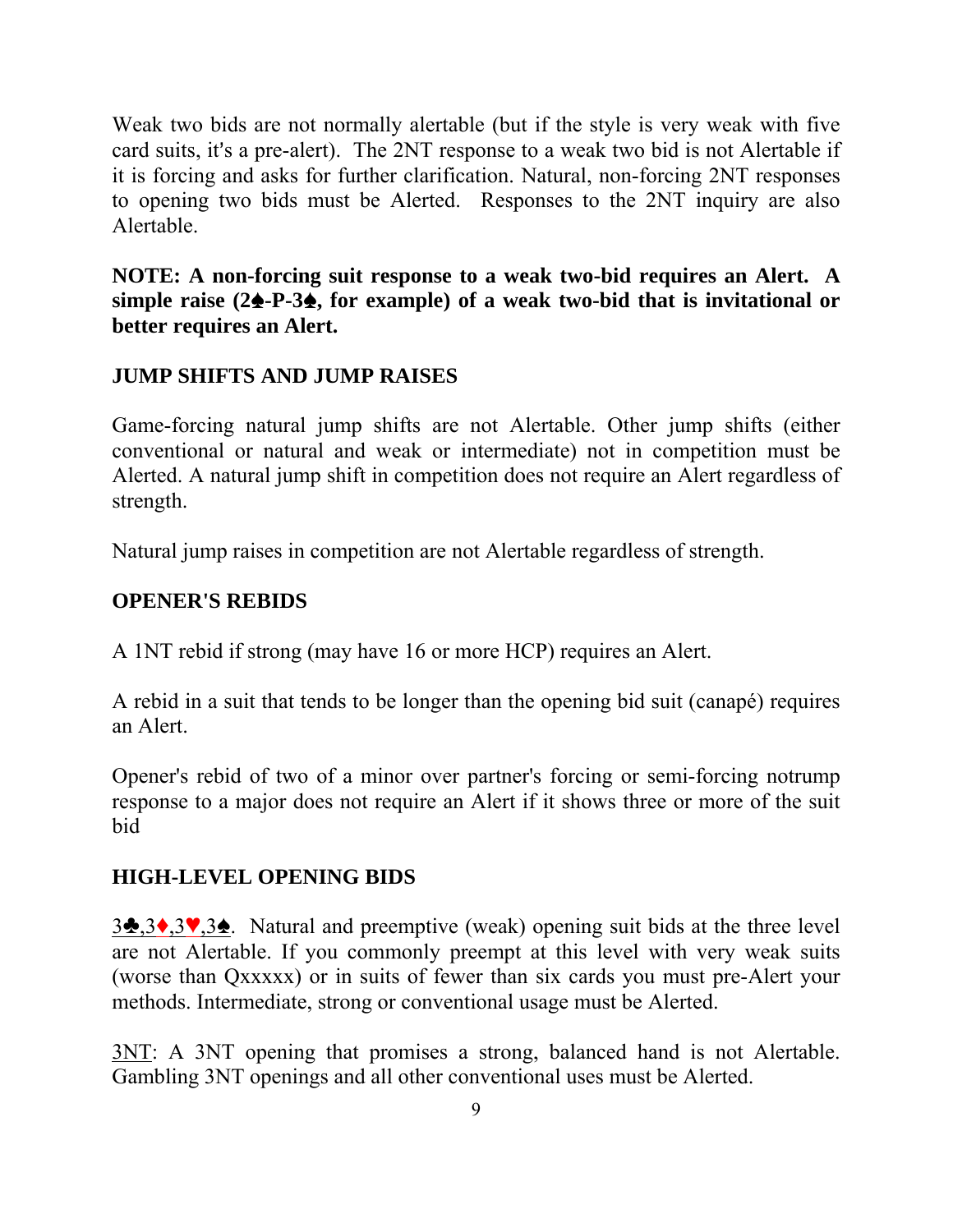Natural opening bids at the three level or higher which convey an unusual message regarding HCP range or any other information which might be unexpected to the opponents must be Alerted. Some EXAMPLES are: (a)  $4\blacktriangledown,4\blacktriangle$  openings which are natural but are weaker than might be expected because the partnership has some other method (an example is the Namyats convention) for showing a good  $4\blacktriangledown$ ,4<sup> $\blacktriangledown$ </sup> opening, (b) 1 $\blacktriangledown$ -P-4 $\blacktriangledown$  when playing a forcing club where the 4 $\blacktriangledown$  call may have, by agreement, values for game but not slam, (c) a natural  $3\clubsuit$  opening which is stronger than expected since the partnership has agreed to open  $2\spadesuit$  (a Mid-Chart agreement so the Mid-Chart has to be in effect) with weak minor-suit preempts.

## **REMEMBER! Below game, non-forcing natural suit responses to preemptive openings require an Alert.**

# **DEFENSIVE AND COMPETITIVE CALLS**

A jump to 2NT to show the minors or the lower unbid suits is not Alertable. A bid of 3NT as unusual must be Alerted. A bid of 4NT is not Alertable as long as the prior bid was by an opponent. Non-jump unusual notrump bids below 4NT, except those made by a passed hand, must be Alerted.

Natural jump overcalls that are weak do not require an Alert. All other natural and conventional meanings are Alertable. Unusual overcalls, including the tendency to overcall at the two level frequently with a suit of fewer than five cards or with less than two-over-one values (approximately 10 HCP), must be Alerted.

## **UNUSUAL CARDING AGREEMENTS**

Except for leading low from a doubleton which requires a pre-Alert, carding agreements do not require an Alert of any kind. However, the box on the card in the middle of SPECIAL CARDING [ ] PLEASE ASK must be checked when playing a completely unexpected method or one that is not easily or clearly described by simply checking a box.

## **EXAMPLES:**

 Leading low from a doubleton (also requires pre-Alert) Carding which changes during the hand Obvious switch agreements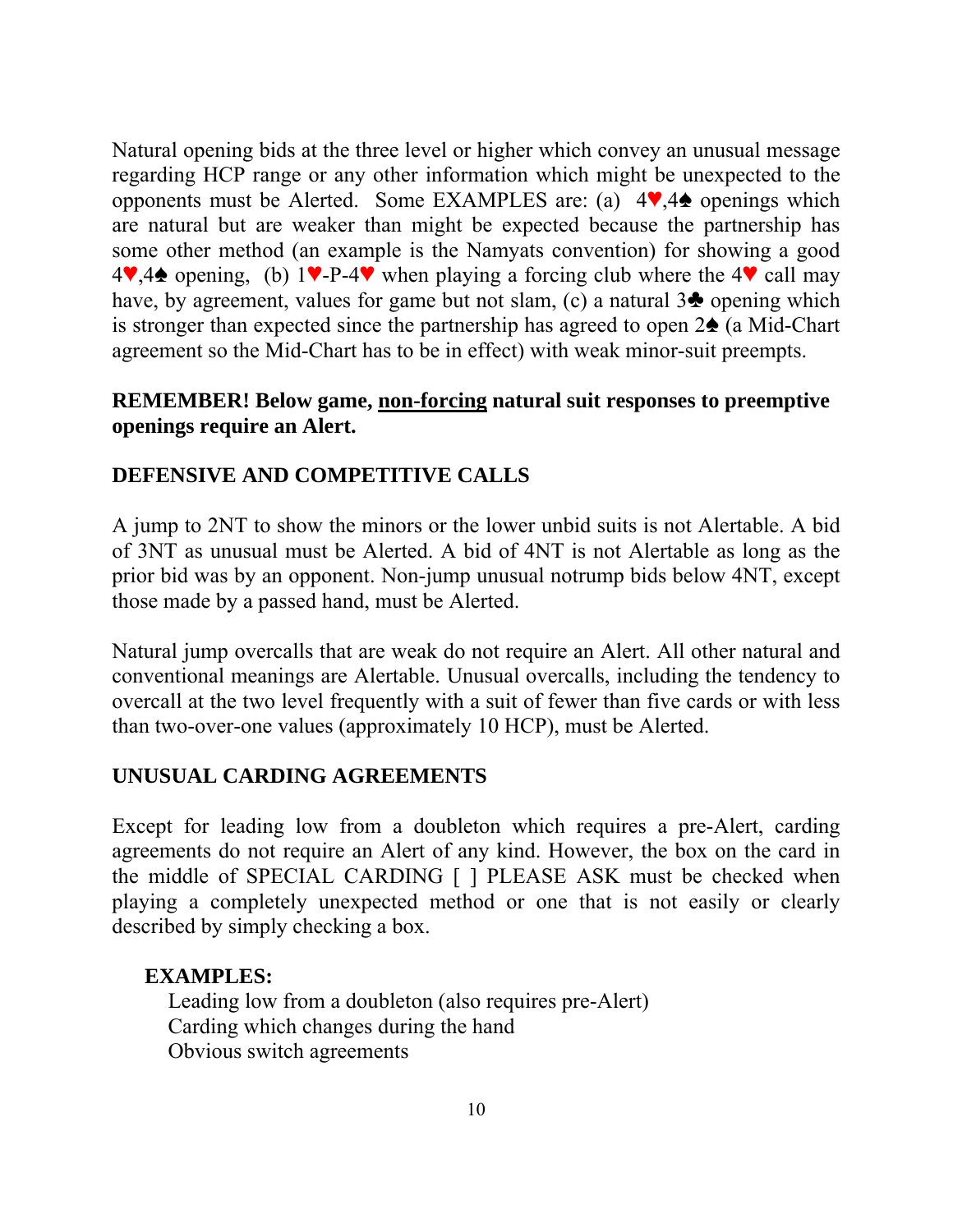**DECLARER IS EXPECTED TO EXAMINE AN OPPONENT'S CONVENTION CARD WITHOUT PROMPTING IN ORDER TO ASCERTAIN THEIR DEFENSIVE METHODS.**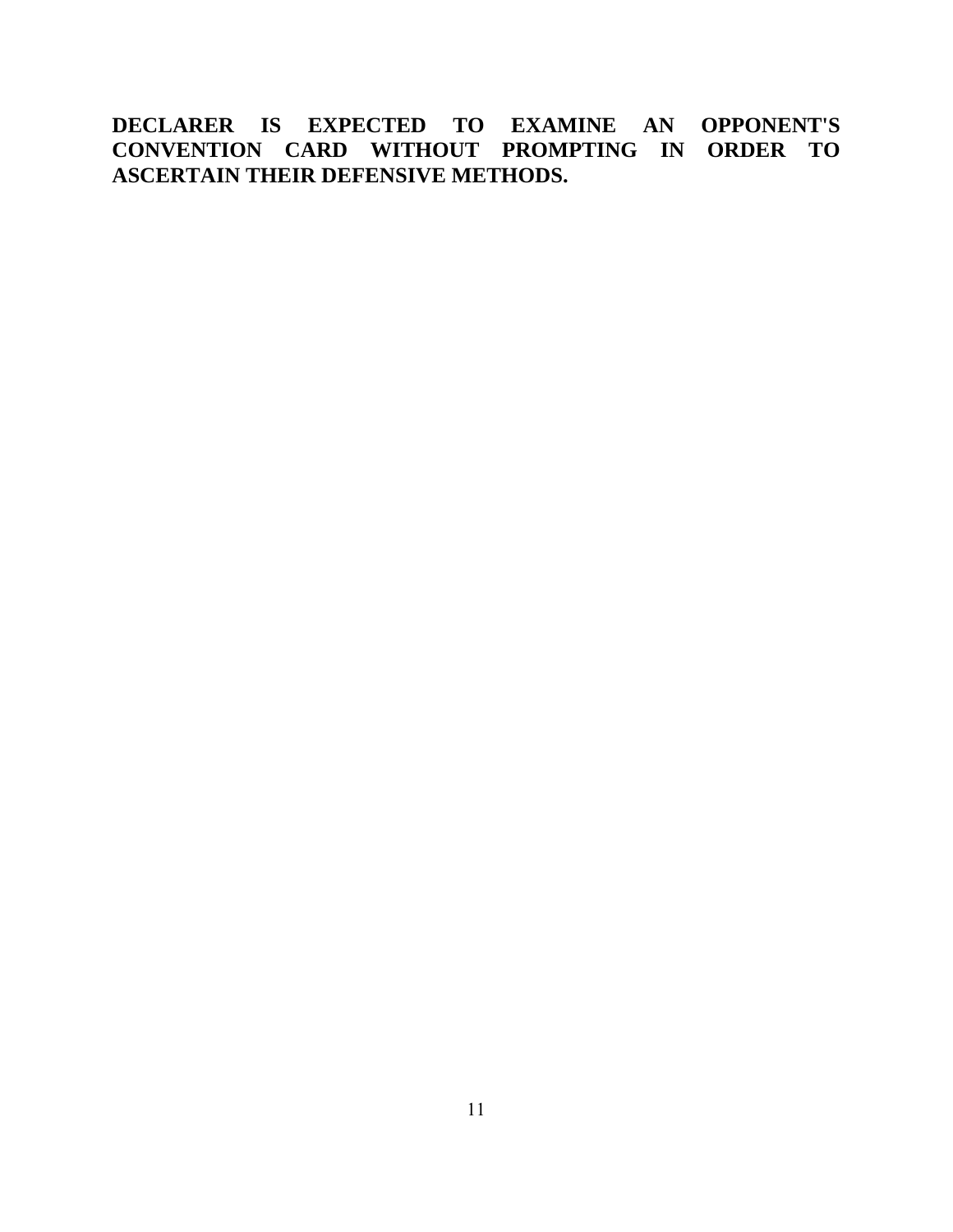#### **Part 3. Type of Events**

## Stratified Games

 In stratified events the field is subdivided into stratas or strats so that participants have more chances for placing within the event. Each strat (or stratum) has a masterpoint limit with the highest strat (called the A strat) being unlimited. Each entry's strat is determined by the partner or teammate with the most masterpoints. Each pair or team is then entered into its strat and all higher strats. Players in Strat C can win points in Strats C, B, and A and players in Strat B can win points in Strats B and A. Players in Strat A win points only in that strat.

 Players in all three strats play against each other generally using the Matchpoint form of scoring. This provides players in lower strats a chance to benefit by playing against more experienced players as well as the opportunity to do well and win the event. At the same time the players in the lower strats are not giving up the chance to compete for points within their peer group or strat. Players in the higher strats also benefit because the stratified events provide larger fields and thus higher masterpoint awards.

 A stratified pairs game is first scored on the total number of tables in play and masterpoints are computed for the "A" or top strat using the appropriate masterpoint award schedule for that game, just as if it were an open pairs event. However, there are games (strats) with THE game .....each stat is awarded points based upon that strat only. For instance, awards for the second or "B" strat include all of the remaining tables in the game while awards for the third or "C" strat include only those in the lowest masterpoint category. The masterpoint awards of the lower strats are reduced from that of an open game. A sample game structure of a 14 table stratified pairs event might look like this:

|                          |        | Prs.         | Prs. |    |
|--------------------------|--------|--------------|------|----|
| <b>Strat Limitation</b>  | Tables | <b>Pairs</b> | N/S  |    |
| Strat $A = 0$ -unlimited | 14     | 28.          |      | 14 |
| Strat $B = 0-750$        | 10     | 20           |      |    |
| Strat $C = 0-150$        | ↖      | 10           |      |    |

 Stratified team games are like stratified pair events with the major difference being team play as opposed to matchpoint pair play. The strats are set similarly to those of pair events and have the same restrictions.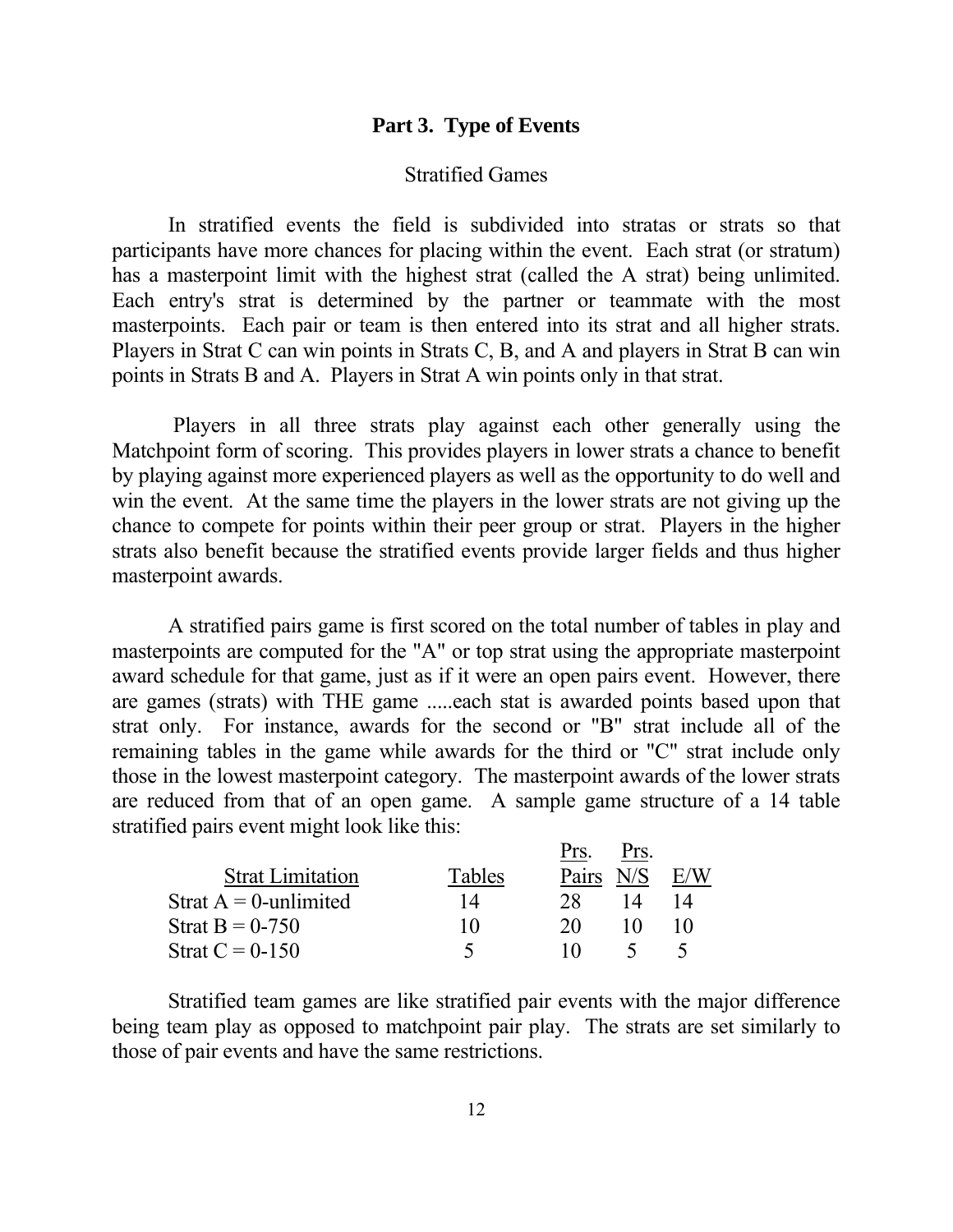#### IMP PAIRS

IMP Pairs events are uncommon at sectionals and regionals. Until recently about the only time you could play in one was at the NABCs or an occasional regional. The advent of computers made the scoring of IMP Pair games easier thus they are somewhat more common today.

Strategy should be similar to that of a Swiss Team event scored on the IMP (or International Match Point) basis. At the bottom of the current convention card there is an IMP scale that is used when scoring results in a Swiss Team event and/or in an IMP Pairs events.

In a Swiss Team event teammates compare scores and the difference is located on the IMP scale in order to find the result of that board. If your team is on the plus side your resulting score will be plus imps, if you're on the minus side your result will be minus imps. If there is no difference, the result will be 0 imps. The total of your pluses and minus for a round determines whether you won, lost or tied the match.

In an IMP Pairs event a pair plays an entire session of bridge just as though it were Matchpoint Pair event. However, the results are determined rather differently. After all the results on a board are in, the top score and the bottom score are dropped and the remaining scores are averaged to determine a number called a datum. It can be a plus number or a minus number. Your result on the board is then compared to this datum and the resulting difference is converted to IMPs using the same IMP scale. This is done for each board in play and your result for the game is the total of the IMPS you gained or loss on each board.

Perhaps an example will help. Assume that Board 1 is played 12 times with the following results:

|             |     |     |       | N/S Score E/W Score N/S IMP result E/W Imp result |
|-------------|-----|-----|-------|---------------------------------------------------|
| 1.4H by $N$ | 450 |     | $+2$  | $-2$                                              |
| 2.4H by N   | 420 |     | $+2$  | $-2$                                              |
| 3.4H by N   | 480 |     | $+3$  | $-3$                                              |
| 4.6H by N   | 980 |     | $+12$ | $-12$                                             |
| 5.6H by N   | 980 |     | $+12$ | $-12$                                             |
| 6.6H by N   |     | 50  | $-9$  | $+9$                                              |
| 7. 3NT by S |     | 430 | $+2$  | $-2$                                              |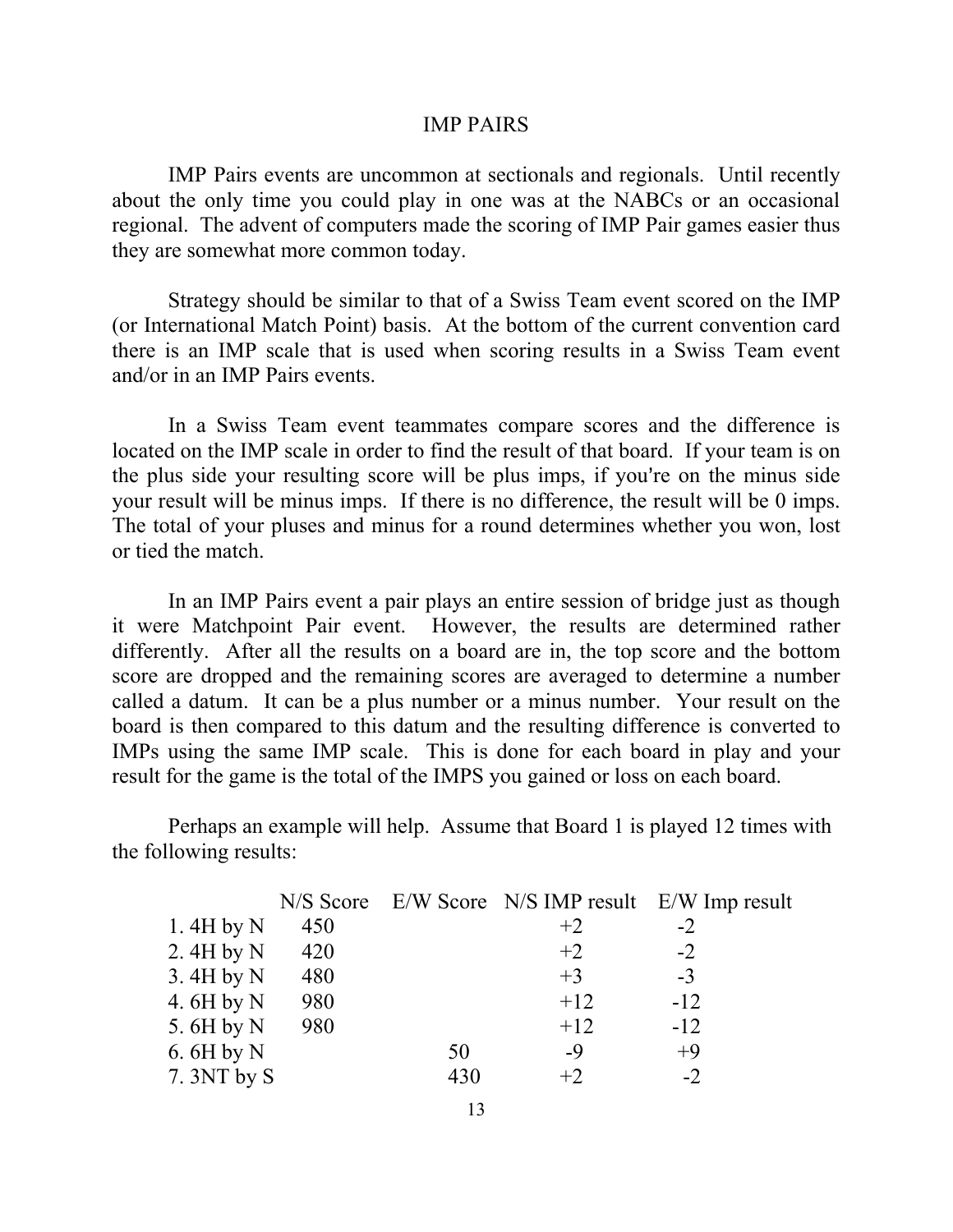| 8. 6H by N          | 50  | -9    | -9    |
|---------------------|-----|-------|-------|
| 9.4H by $N$<br>420  |     | $+2$  | $-2$  |
| 10.6H by $N$        | 100 | $-10$ | $+10$ |
| 11.2H by $N$ 200    |     | $-5$  | $+5$  |
| 12. $4H$ by N $450$ |     | $+2$  | $-2$  |

In order to determine the datum for N/S one of the top scores (980) and the bottom score of -100 are ignored and the remaining 10 scores are averaged. The datum is then  $373$  for N/S and  $-373$  for E/W. Now each pair's result it IMPed to the datum using the IMP scale. I have posted the results in the columns above.

IMP scoring of any kind puts a great deal more significance to just being in game, slam or partscore than in the best game, best slam or best partscore that is so important to MP scoring. And while overtricks will help to increase your score they are relatively insignificant. So just bid the best you can and play to make your contract!

On the down side of IMP pair events disasters are not as easy to recover from as they are in matchpoints. And many experts tend to believe that the element of luck is exaggerated at IMP scoring. However, like any bridge game this event can be enjoyed even more with experience. So be sure and try it.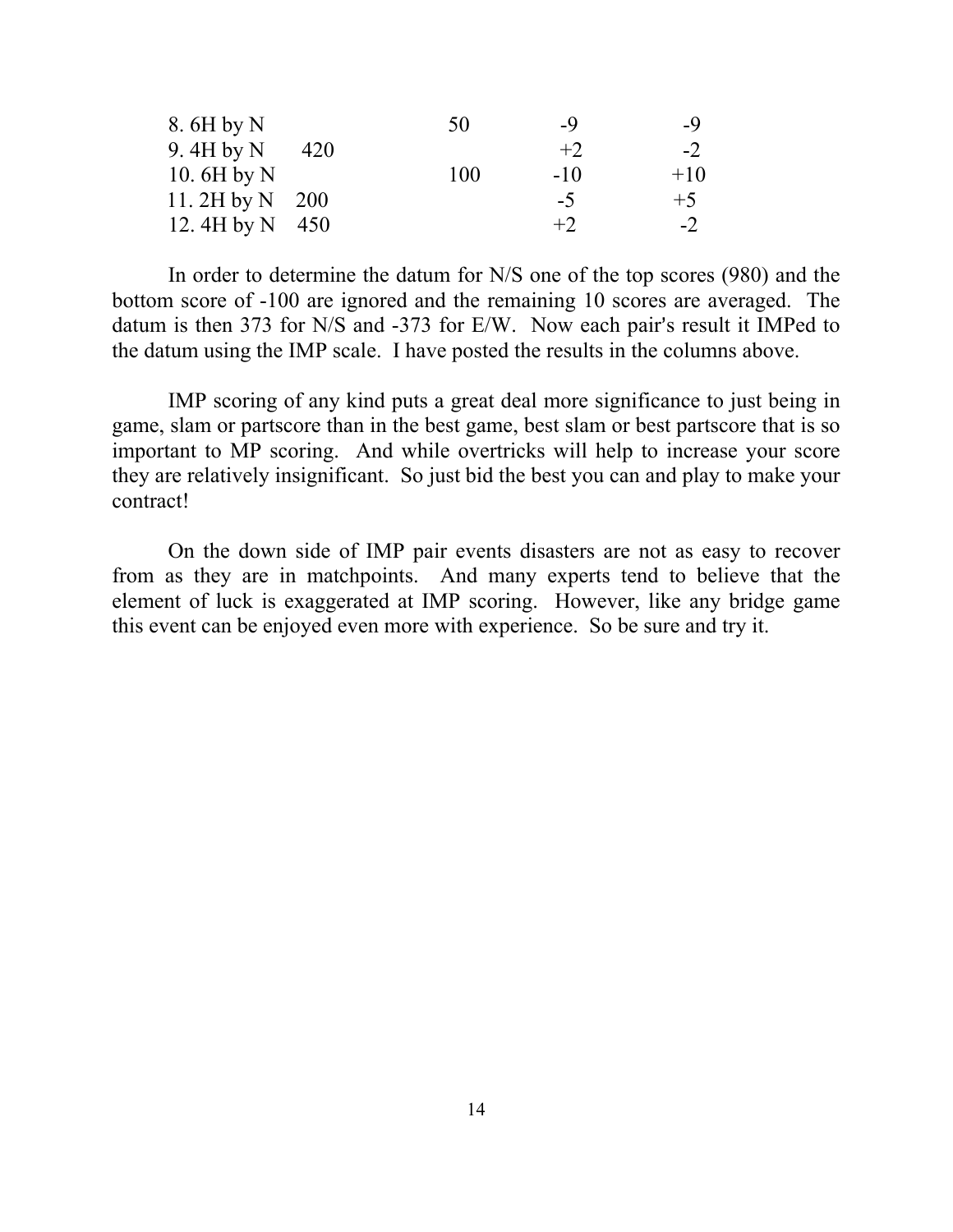## Bracketed KO Teams

Knockout (KO) events are normally only held at tournaments. While such an event can be straight KO (you're out when you get beat), most KO's these days are bracketed. Bracketed KO's work like this:

Each team must select a captain who will be responsible for all official representations to the Director or Committees. The captain or his/her designee must enter the team prior to the official closing time for entries. At that time the entry is purchased, the captain must report the total number of masterpoints held by all the players on the team as well as how many people comprise the team. (Later the completed entry will include a listing of the names of all team members, home cities, states, player numbers, number of masterpoints per last notification from the ACBL and a notation as to who is captain.) Four, five or six member teams are permitted with each team member being expected to play at least 50% of each match.

The directors now determine the average masterpoint holding of each team. The field is then divided into brackets with the top x number of teams making up the first bracket, the next x number of teams making up the second bracket, etc. I have used x to signify the number of teams in each bracket as best determined by the directors from the total number of entries.

Each bracket then becomes a separate event; thus you compete with those teams whose average masterpoint total is relatively close to that of your team. The number of teams in a bracket usually varies from 8 to 16 depending upon the total number of teams entered. First match selections within a bracket are usually done randomly but can be done by seeding according to masterpoints. Each session of the KO you will play at least one other team until you lose and are "knocked out". (Frequently the first round may be a round robin of three teams in order to eliminate only one team.) If you continue to win, you play the next session up to a maximum of four sessions.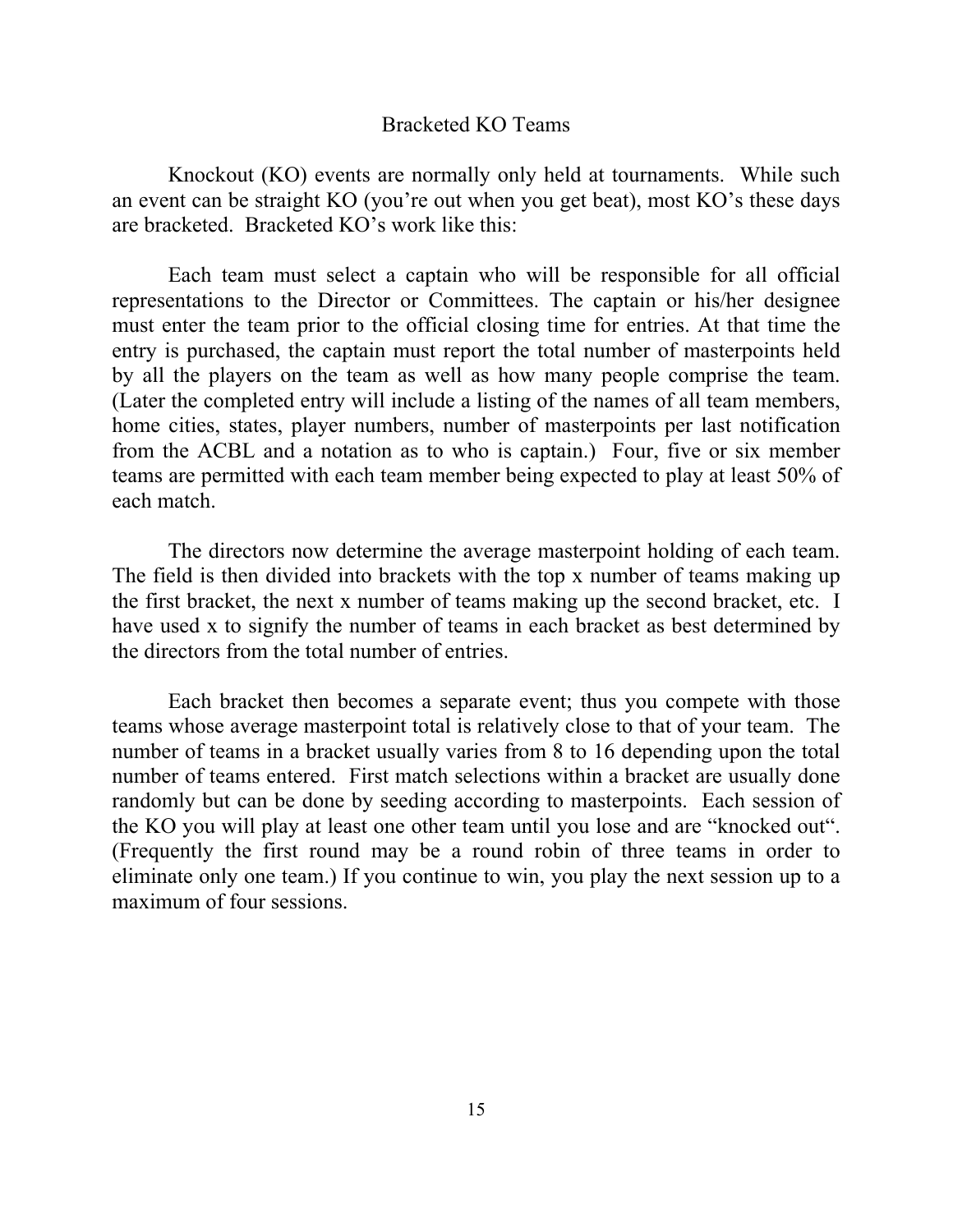#### Continuous Pairs (or Side Games)

 Perhaps the most inappropriately named event on the tournament schedule, the continuous pairs is really a one session pair game with a potential bonus for players who play more than one session over the course of the event. Each individual session is normally run as a stratified pair game with overall and session awards for each strat.

 Players buy entries for each session as pairs; they may play with different partners in different sessions; they may play as many sessions as they wish. Players compete for the "bonus" overalls (not stratified) as individuals. The overall score for each is the sum of the percentage scores of his two best sessions. The two best scores may be achieved with different partners. At Regionals, flight A section tops become gold points for players who play more than one session in the event. Bonus overall awards at Regionals are also gold.

 You must play in two sessions in the same continuous pairs event to be eligible for the bonus overall awards. Since most tournaments have more than one continuous pairs event, check the schedule carefully.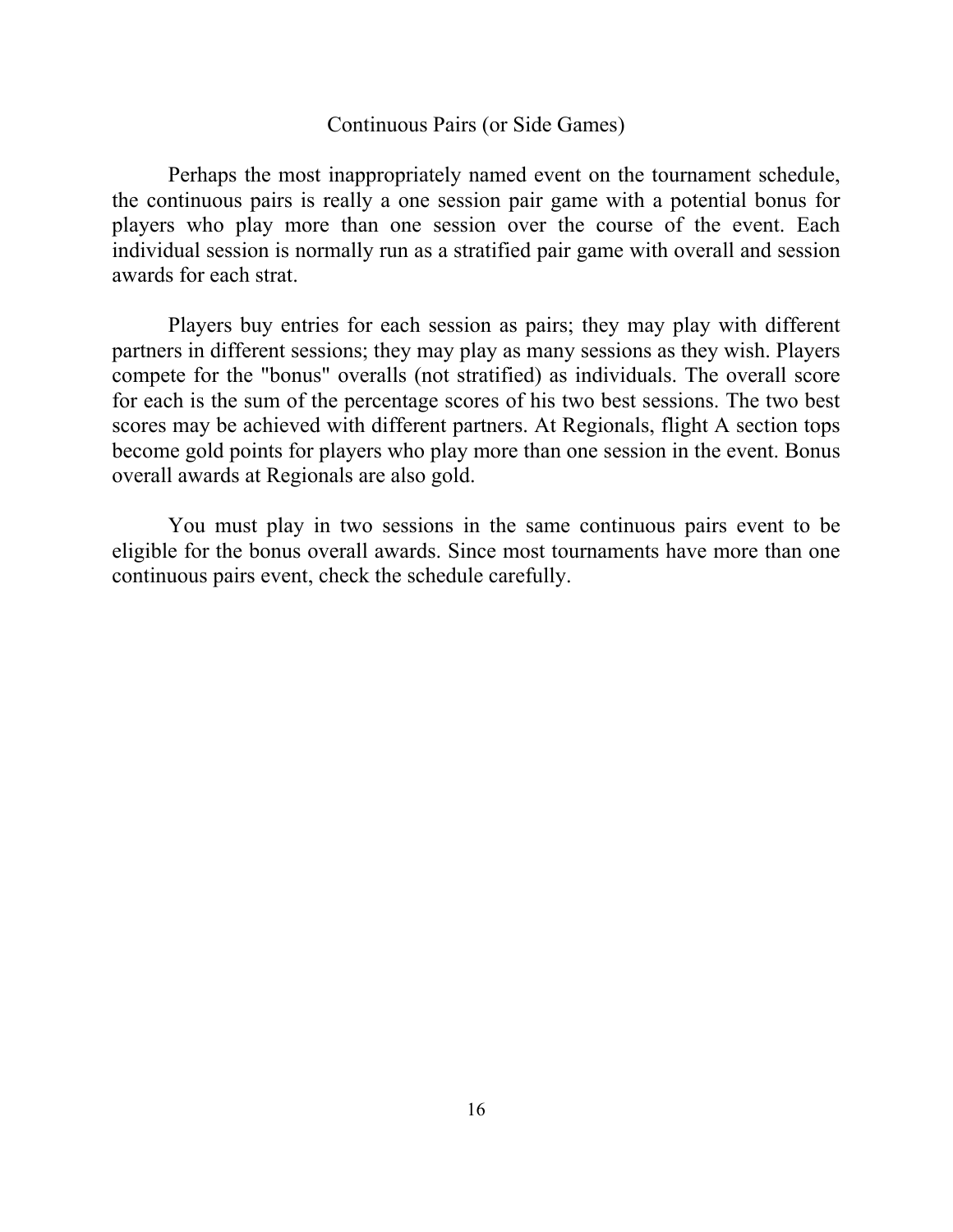#### Swiss and BAM Teams

 Swiss Team events consist of one team of four players playing another team of four players. Scoring is usually in IMPS. The team who scores the greater number of IMPS is the winner and usually the difference in IMPS between the winner and the loser is converted to Victory Points. The maximum VP's earned are either 20 if using the 20 points VP scale or 30 if using the 30 VP scale. The loser gets the reciprocal of the VP's won by the winning team. It is also possible to play a Swiss Team event strictly on Win/Loss scoring although that is not prevalent today.

 In order to play a team game, four or more (up to six) players form a team and enter the event together. A captain is designated to officially represent the team in all actions dealing with other teams, the Director and Committees.

In a Swiss event, after all the teams are assembled, the site Director assigns at random two teams to play each other in a match of 6-9 boards. Two members of your team plays two members of the other team at each of two tables, so your team plays both the N/S and E/W cards for every hand. The team scoring the best results in each match wins, and is then assigned next to play another team which has also won their match. Similarly, losers are assigned other losing teams for their next match.

 This goes on for 7 or 8 matches during two sessions or 4 matches for a one session event. Winners play teams that win -- losers play teams that lose. Thus, you eventually play teams at about your level of play on that day. There are some fractional master points awarded for every match won, and major points are awarded the overall winners.

 A similar team event known as a Board-A-Match teams is played with each board played being either won or lost only. BAM Teams use a format similar to that of duplicate pair events so that it doesn't look much like a team game but in actuality teams are still playing other teams.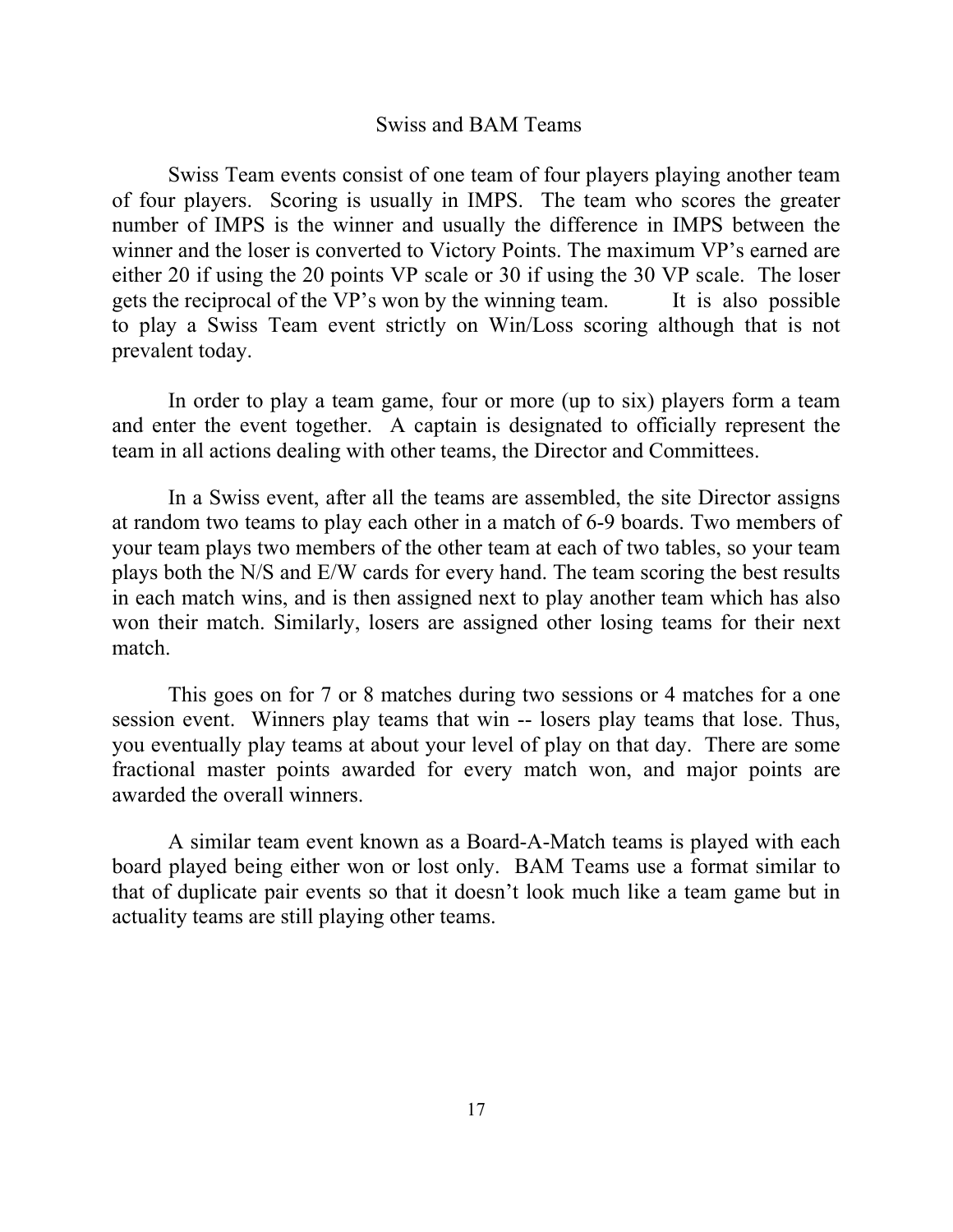## Strategy for KO Teams

Bracketed KO's, as well as straight KO's and Swiss teams, normally use what is called IMP scoring. There are considerable differences in approaching bridge from a IMP strategy as opposed to that using matchpoint scoring. To name a few, there are different theories on sacrifice bidding, balancing, and doubling. In a long IMP match such as a KO Team event, a good or bad result on an early board should not affect your bidding or play on the next deal.

IMP Principles: (1) The key to success in matchpoint scoring is how often you beat your opponents, not by how much you beat your opponents. Playing IMPS, the opposite is true--the key to winning is how much.

(2) In matchpoint duplicate bridge, the key to winning a board may very well be an overtrick--even one gained through considerable risk to the contract. At IMPS, however, an undoubled overtrick can never be worth more than 1 IMP. The same is true for the relatively small total point differences between playing notrump, major or minor suit contracts. Hence, it tends not to be the denomination of the game that is important at IMPS, but rather the safety of the game and the odds of its success.

(3) The odds on bidding close games or slams playing IMPS are influenced by the vulnerability. While I could present all the odds, suffice it to say that close vulnerable games are a much better proposition than close non-vulnerable games. Basically you should bid any vulnerable game that stands a reasonable prospect of making, but bid non-vulnerable games only with solid expectations of making it.

(4) The IMP odds change drastically for small slams. No longer is vulnerability a factor as both vulnerable and non-vulnerable small slams are closer to an even money bet. However, another factor enters in. It is best to assume that most close slams will not be bid by your counterparts at the other table unless they are either very aggressive or very good bidders or both. Consequently, if you are well ahead in your match or playing a team that you rate to beat, it is best to be conservative in your slam bidding. On the other hand, if you are behind playing a good team that figures to beat you, play for a substantial swing and bid a close slam.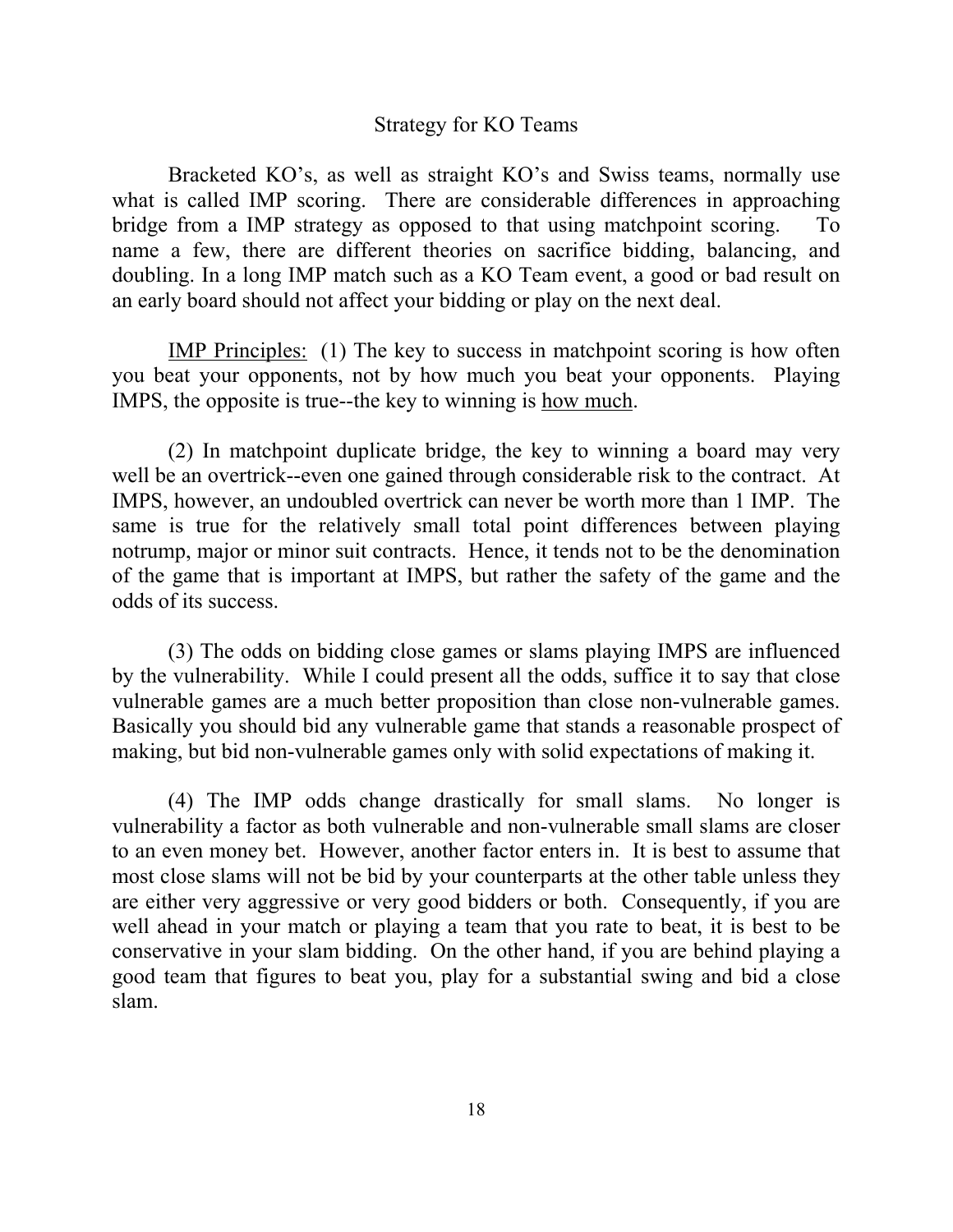The odds in favor of bidding and making a grand slam are very much against doing so. A word of advice on bidding grand slams is "forget it--unless you can count 13 tricks."

(5) As a general rule do not be concerned about small one or two IMP losses on specific deals. Instead, the key to winning is to obtain a plus score on the little or partscore hands. In fact your primary concern should be getting a PLUS, not how big a plus or how small a minus. This means that, as declarer, you make your contract whatever it is, and, as defender, you attempt to defeat their contracts at the risk of allowing overtricks if your tactics fail.

(6) Sacrifices in IMP play are severely overrated with the one possible exception of the opponents being vulnerable and your side being non-vulnerable. They generally do not account for material IMP swings if they are correct, but they amount to large swings if they are wrong. In addition, the prospects of being doubled are great as the opponents are less likely to be pushed one level higher. However, advance saves are more likely to work; this form of sacrifice attempts to push the opponents to the five level before they have a chance to exchange much information. This may cause the opponents to (a) misjudge their strength and bid too much, (b) miss a slam, or (c) find a profitable sacrifice for your side. On the down side, if the opponents bid a slam after your preemptive tactics, you may not know whether or not it will make and/or whether you have forced them into it and they are unlikely to be there at the other table.

(7) Close doubles should be avoided at all costs when the form of scoring is IMPS. This is particularly true of partscore contracts as the risks are far too great for the possible gain.

(8) Decisions that must be made in the second half of a KO match should be influenced by your results on the first half's boards. It is also important to remember that you do not have to win the match or that all matches have to be won at your table. Remember at all times that you have teammates who may be having a good round and who will be able to cover one or two bad results but not several. One of your objectives should be to avoid losing the match at your table as most KO matches are lost rather than won.

(9) Balancing at matchpoints is the norm but at IMPS it is usually quite dangerous. As such, is not recommended as a general rule.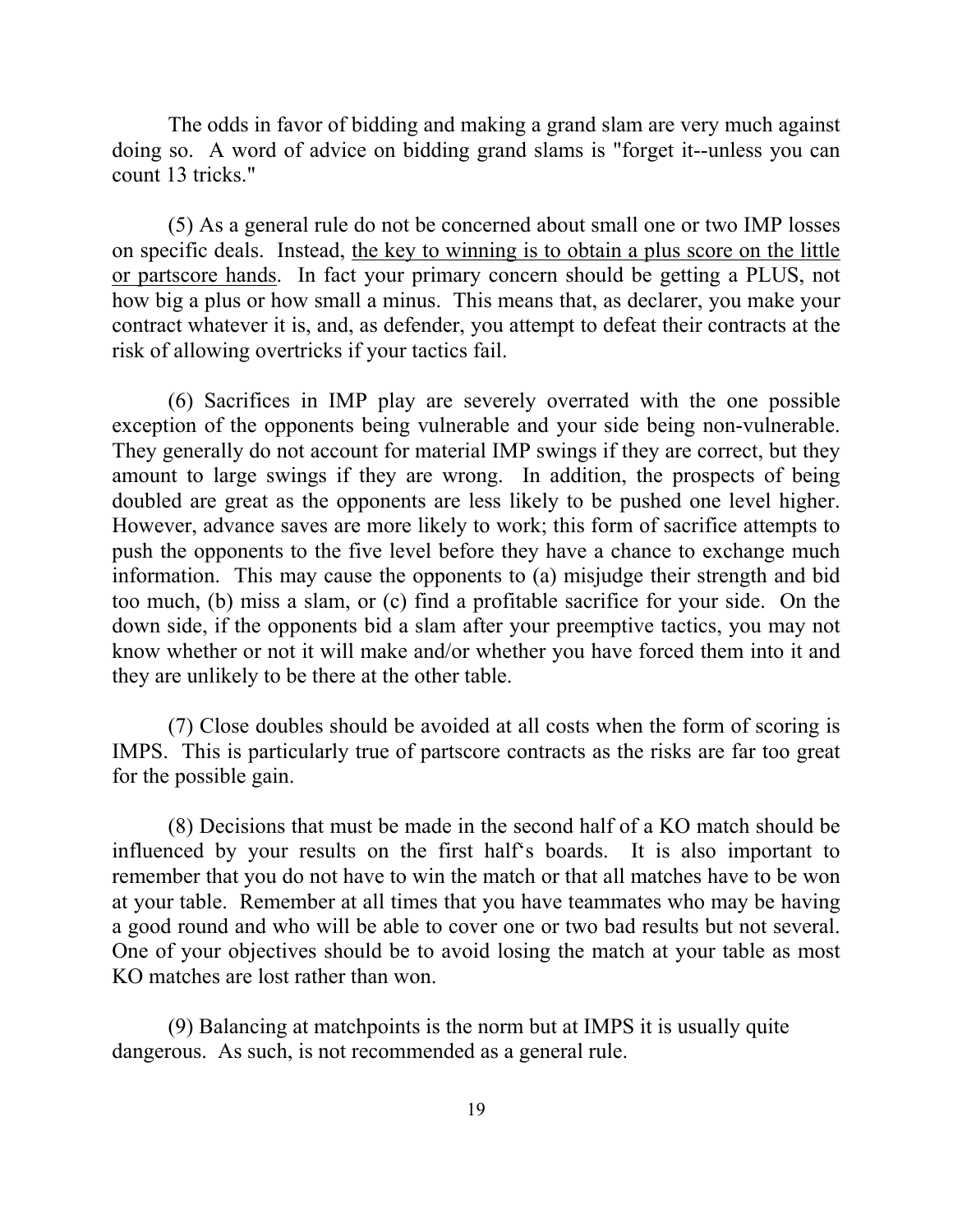(10) Be a good partner and teammate. Team morale is extremely important and it will be in everyone's best interest if all team members attempt to make the game fun. It will also increase your chances of winning and doing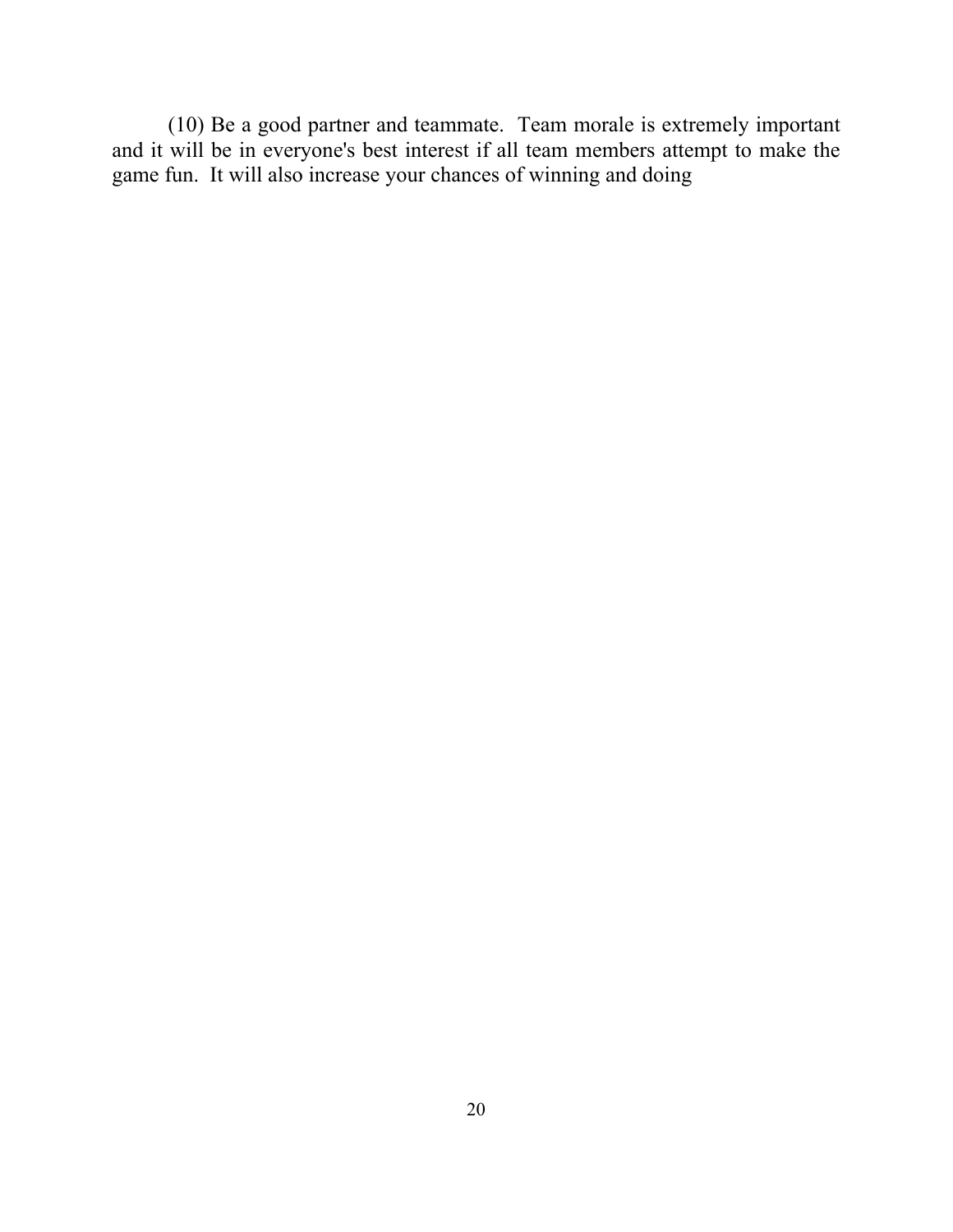#### **Part 4. Special Events within the ACBL**

 Each year the ACBL (our governing organization) offers several special events. The qualifications for these events vary but there's usually something for everyone.

## **Grand National Teams - GNT**

The GNT is a "grass roots" event with each team's members competing in their District of membership. However, some exceptions can be made for full-time students, members of the armed forces, and people with dual or temporary residency.

It starts September 1st of each year and goes through the Summer NABC. All levels are eligible to play but it is divided into four flights. For eligibility in each category (Open, and Flights A, B and C) stated limitations must be met as of September 1 each year.

The Flights are presently as follows: Open Championship Flight Unlimited Flight A Under 5000 Masterpoints Flight B Under 2000 Masterpoints Flight C Non-Life Master under 500 Masterpoints

 The purpose of this event is to select teams from each Flight to represent their District in the National GNT finals held at each Summer NABC. Each District designs the preliminary phases of this event but within guidelines established by the ACBL's Conditions of Contest.

The GNT starts with qualifying team games at the club level where masterpoint awards are sectionally rated half Red and half Black. Teams that qualify at the club level are then eligible to play at the special Unit level games where one-session unit qualifying games are sectionally rated Red points, but twosession unit qualifying games are sectionally rated Red with a percentage of GOLD for overalls. In each of the above qualifying events (club games and Unit final) a team must be average or better to qualify to continue to the next round.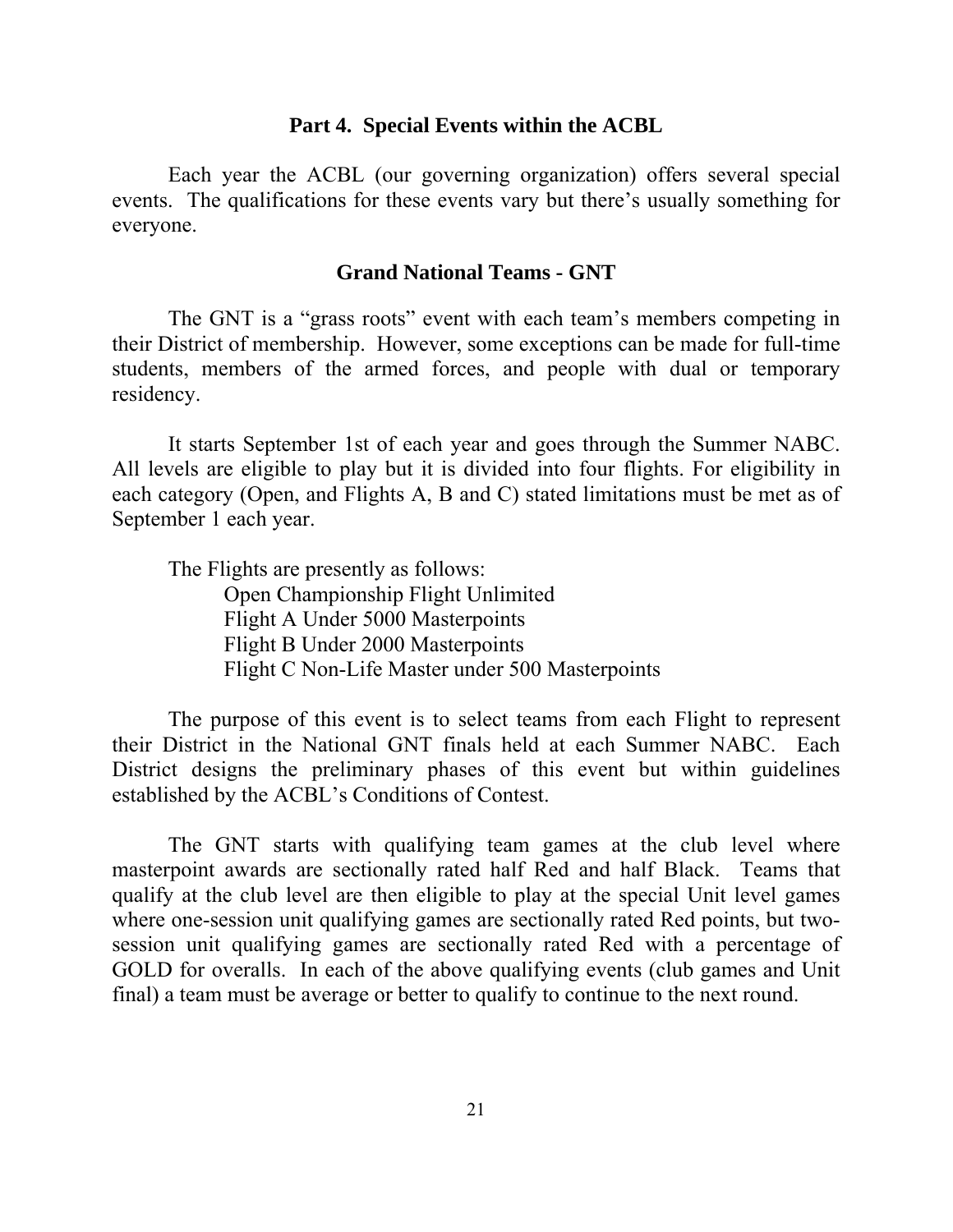Teams that qualify at the Unit final level are then eligible to play in the District final where awards are GOLD for overalls. Flight C is 25% GOLD for overall. Other masterpoints in all flights are Red.

#### **North American Pairs – NAP**

 A second grassroots event is that of the North American Pairs. This is a pair event and you start competing at the club level in specially designated games. Again it's flighted with Flight A being open to any player, Flight B open to players with less than 2000 masterpoints as of the June masterpoint cycle, and Flight C which is open to Non-Life Masters with fewer than 500 masterpoints as of the June cycle. (The June masterpoint cycle is run by ACBL data processing between May 1st and  $15<sup>th</sup>$  and points won but not included in this cycle do not affect masterpoint eligibility.

 Club level qualifying games must be held only in June, July and August of the year preceding the Spring NABCs. The Unit level final is scheduled by Units and approved by the District NAP Coordinator and is usually scheduled for fall. The District level final is also usually held in the late fall and in any case it must now be completed by the 3rd Sunday of January of the following year. The National event is then held sometime during or preceding the Spring NABCs

 Prior to the National final Flight C eligible players may play in Flights A, B & C until concurrence forces a choice. Flight B eligible players may play in Flight B and Flight A until concurrence forces a choice. Flight A eligible players may play in Flight A only. Any flight-mixed partnerships must enter the flight of the higher ranked player.

 At the club games and at the unit final, all pairs who score 50% or above qualify for the next level. New partnerships between Club Stage qualifiers may be formed at the Unit Stage, and similarly, new partnerships between Unit Stage qualifiers may be formed at the District Stage. However, pairs qualifying to the National Finals qualify as a pair and no new partnerships may be after the District final. Masterpoint awards at the club level are mixed (red and black), mostly sectionally rated red at the unit level, but gold and red at the District level.

 District winners and runners-up qualify for a subsidy from the ACBL which is to be used to attend the Spring NABCs.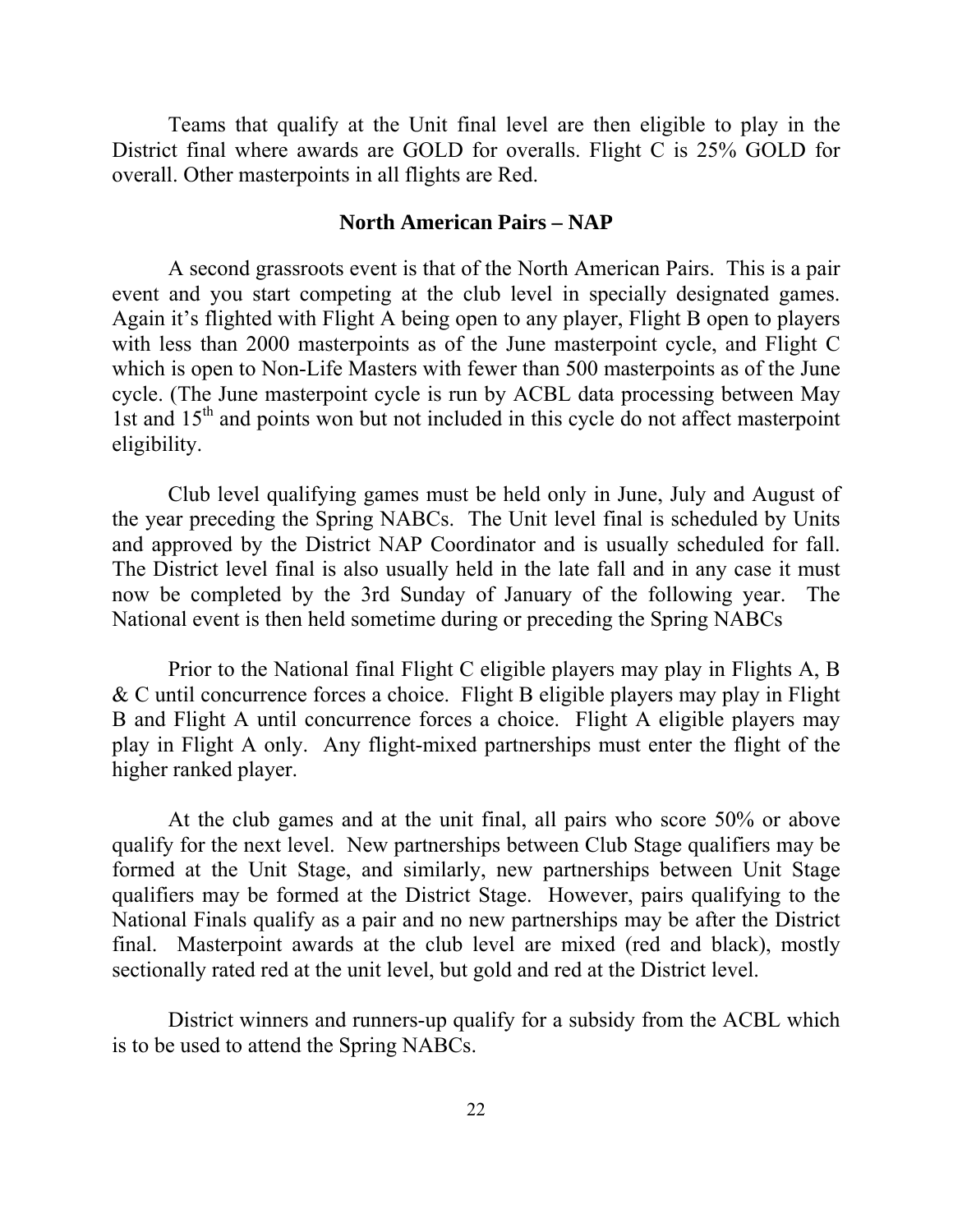#### **49er Pairs**

The 49er Pairs is open to all duplicate players with fewer than 50 registered masterpoints as of the September cycle. It is held at special club games throughout the month of September. A player may enter as often as he/she wishes and may play with the same partner or a different partner in each game.

Masterpoints are Black points and are awarded at 45% Sectional Rating.

Although there is no longer a National final, the District winners are listed in the December Bridge Bulletin and on the ACBL website.

#### **ACBL-Wide Senior Game**

 The ACBL's Seniors game is usually held the third Monday afternoon in February. It's open to all duplicate players who are at least 55 years old by the date of the event. The same hands are played at all sites and it pays more masterpoints than a regular club game. Hand records with analyses are provided and District-wide  $1<sup>st</sup>$  and  $2<sup>nd</sup>$  place finishers are published on the ACBL website as well as in the ACBL bulletin.

#### **Instant Matchpoint Game**

In September, on a Wednesday evening in odd years or on Thursday evening in even years, the ACBL runs a special matchpoint game at all sanctioned club games. One GOLD masterpoint is given to section winners in each direction, with the remaining points being half Red and half Black. Hand records with analyses are provided.

#### **ACBL-Wide International Fund Game**

Each year the ACBL runs three week long events conducted to benefit the ACBL/CBF International Funds. The first week is in January and is scheduled to end on the Saturday afternoon of the Super Bowl weekend. The second event is in May and the third event is in July ending simultaneously with the International Fund Game at the summer North American Bridge Championships (NABCs) Some of the games include predealt hands with hand records but most are shuffle and play. Masterpoint awards are  $\frac{1}{2}$  Red and  $\frac{1}{2}$  Black at sectional rating.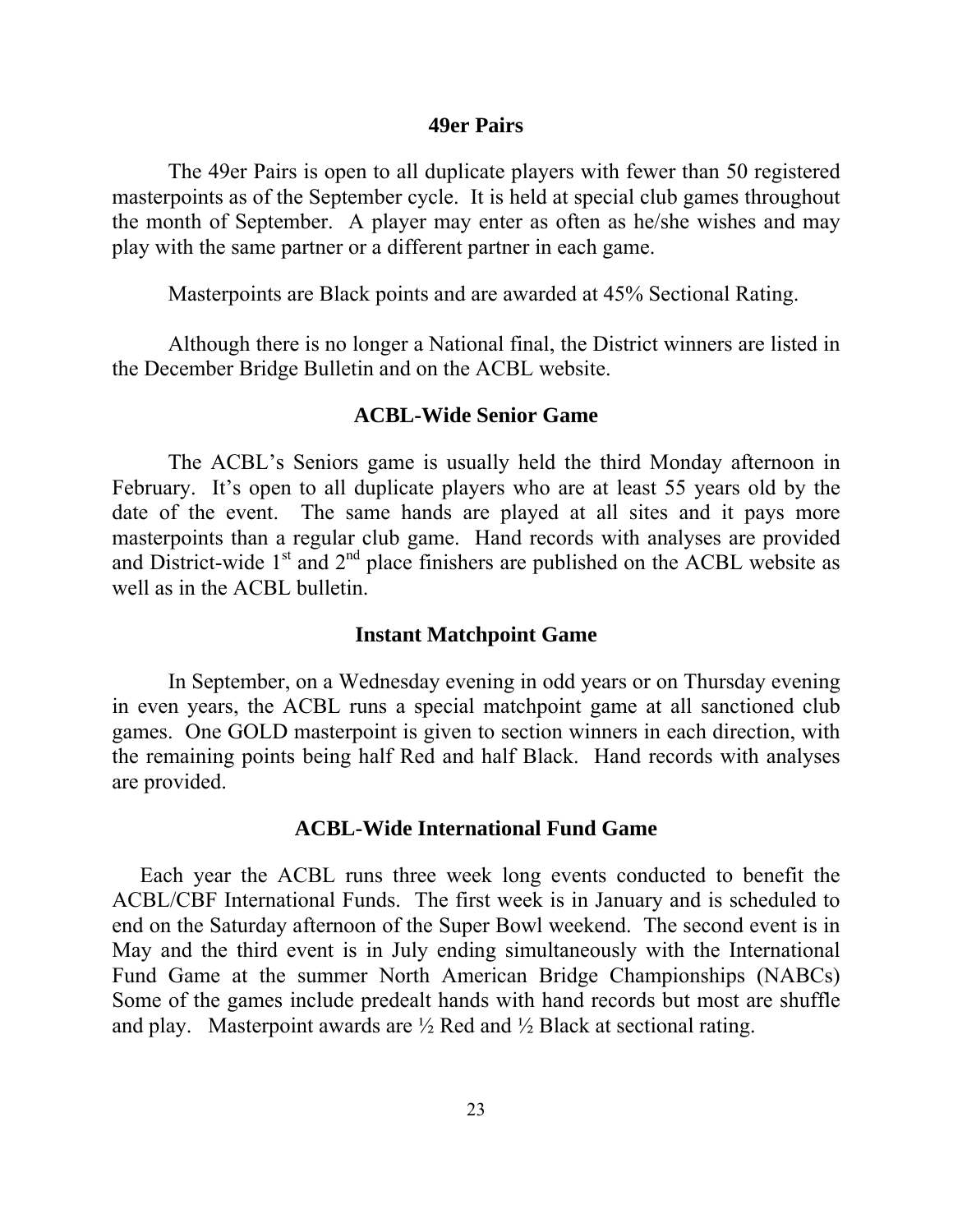#### **ACBL-Wide Charity Game**

Each year there are two ACBL-wide week long charity events that are conducted to benefit the ACBL Charity Foundation/CBF Charitable Fund. There are held during the Spring and Fall NABCs. Each game can include pre-dealt hands with analyses for an extra fee, but can also be run as shuffle and play game. Masterpoint awards are 100% sectionally rated Black masterpoints.

## **Worldwide Bridge Contest**

The Worldwide Bridge Contest, usually held in June, allows matchpointing across the world. There are two separate games...one on Friday and one on Saturday and each features worldwide across-the-field scoring. ACBL awards masterpoints at sectional open pair rating,  $\frac{1}{2}$  Red and  $\frac{1}{2}$  Black and the WBF awards prizes based on the world matchpointing. The two top District winners by percentage receive BONUS AWARDS. Hand records with analyses are provided.

#### **Club Appreciation Month**

In October of each year all sanctioned clubs may hold a Club Appreciation Pair Game and a Club Appreciation Swiss Team. Masterpoint awards will be black points (85% of sectionally rated open pairs) for the Club Appreciation Pair Game. For Team Events, a club will award 5% GOLD masterpoints to maximum of 0.25 per player. The remaining masterpoints will be sectionally rated Black points..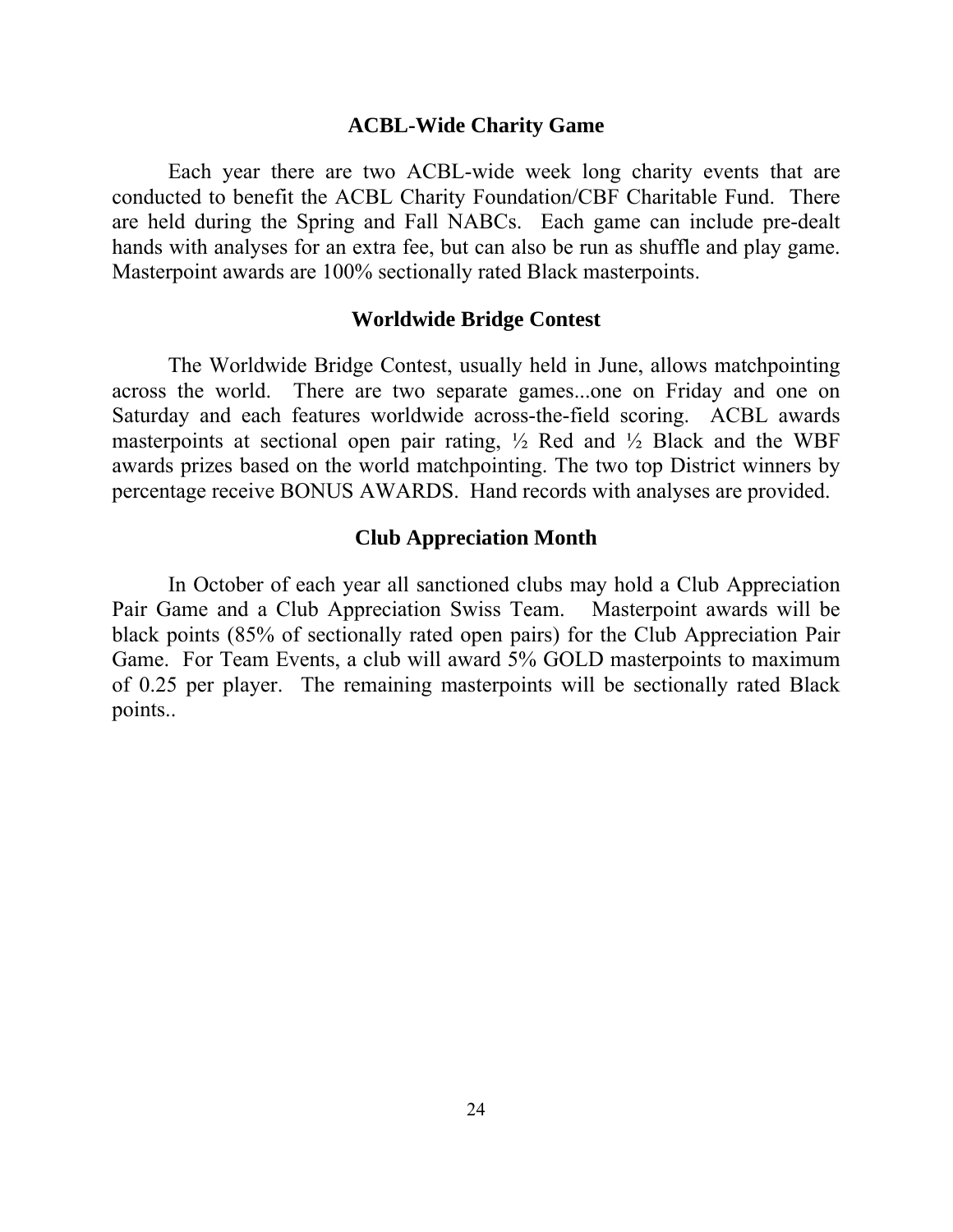#### **Part 5. Glossary of Terms**

**ACBL (American Contract Bridge League)** The American Contract Bridge League (ACBL), is a not-for-profit organization which was established in 1937 and has been headquartered in Memphis, TN since 1972. It is the main and largest official sanctioning body for competitive and duplicate bridge in North America. Each year more than 2.5 million tables of bridge are played under ACBL auspices at clubs and tournaments in North America, overseas, online and even on cruise ships.

 **The ACBL Bridge Series** The ACBL publishes five student textbooks and teacher manuals designed to make bridge easy to learn and fun to play. Each student text is coordinated with a teacher manual which offers lesson plans for teachers. The series, written by Canadian author and educator Audrey Grant, follows a spiral curriculum (each course addresses bidding, play and defense but with a different focus) and presents eight chapters (eight two-hour lessons) per book: *Bidding* (The Club Series), *Play of the Hand* (The Diamond Series), *Defense*  (The Heart Series), *Commonly Used Conventions* (The Spade Series) and *More Commonly Used Conventions* (The Notrump Series). Also available are sets of coded E-Z Deal Cards which allow the student to deal out the practice deals found at the end of each of the eight chapters in each of the texts.

**ACBLscore** ACBL has developed a computer scoring program known as ACBLscore. It is free and available for all sanctioned club games and tournaments. This program enables a game to be scored almost instantly once the last deal has been played and the results entered.

 **ACBL Web Site ([www.acbl.org\)](http://www.acbl.org/)** The ACBL Web Site is the place where members can go to check their masterpoint totals and to find all kinds of information about the game of bridge and the ACBL. Tournament results, masterpoint races, an online sales catalog, a directory of ACBL bridge clubs and bridge teachers, the Junior program and so much more are available at [www.acbl.org](http://www.acbl.org/).

 **Active Ethics** A primary objective of the ACBL is to instill in all players the concept that vigorous efforts should be made to provide equity in bridge. Every player should take pains to make sure that the opponents have in no way been harmed through incomplete or misleading information as to the meaning of conventional calls and treatments. An aggressive approach along these lines on the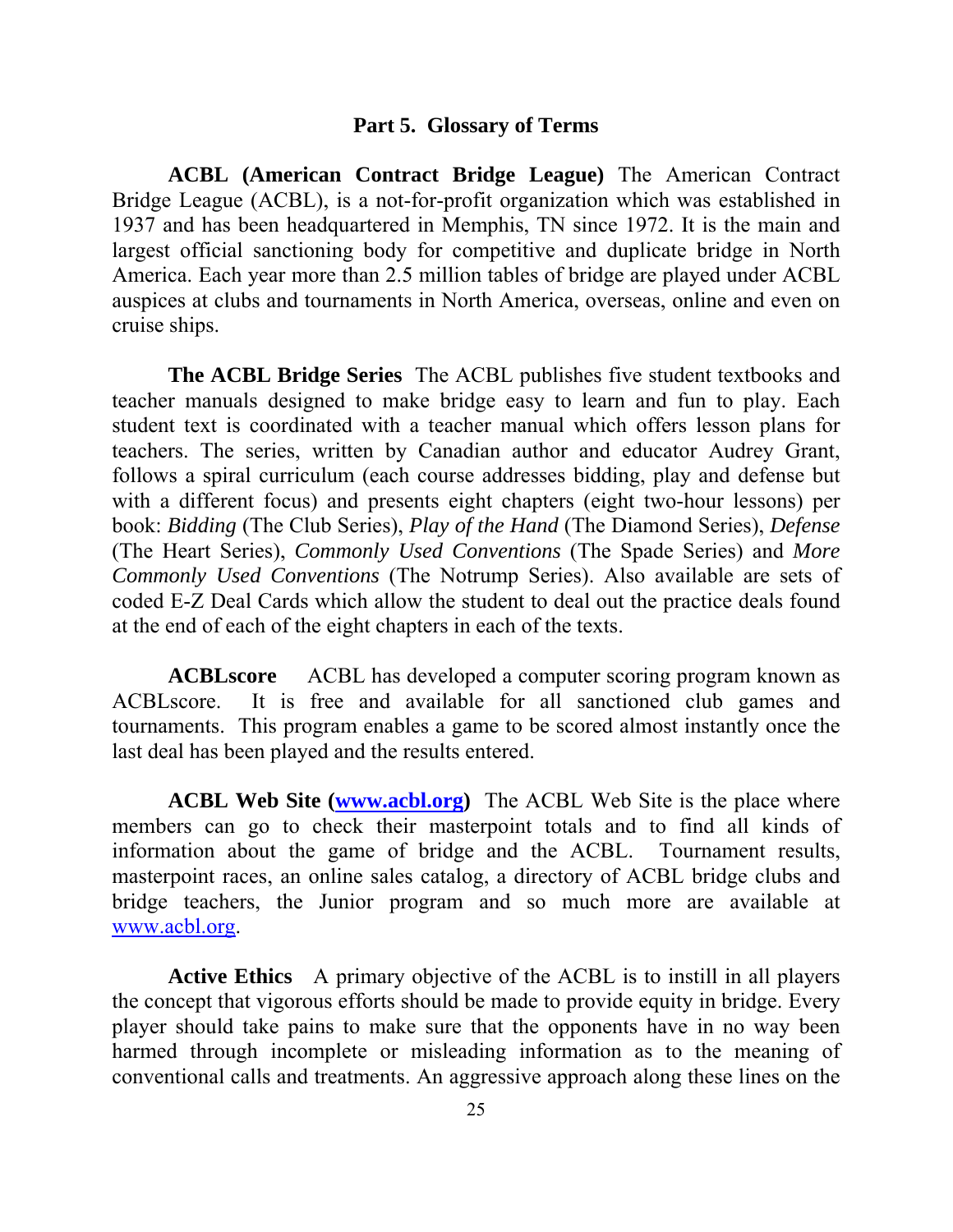part of each and every individual will ensure that bridge remains a game that everyone can enjoy.

 **Alert Procedure** The objective of the Alert procedure (see Alert) is for both pairs at the table to have equal access to all information contained in any auction. Saying "Alert" (or making an Announcement — see definition in this publication) is a method of drawing the opponents' attention to the fact that partner's call has a conventional or unexpected meaning.

 **Announcement Procedure** Announcements are an extension of the Alert System. An Announcement is a method by which a player uses one word or a short phrase to tell the opponents directly the meaning of partner's call. Announcements are required in the following four instances only:

After a natural 1NT opening bid, state the range, "12-14."

\_\_After a bid of diamonds or hearts transferring to hearts or spades respectively in response to a notrump bid, say, "transfer."

After a 1NT forcing or semi-forcing response to a 1♥ or 1♠ opening bid, say "forcing" or "semi-forcing."

After a  $1\blacktriangle$  or  $1\blacktriangle$  non-forcing opening where the suit may contain fewer than three cards, say, "may be short."

When bidding boxes are in use, say the Announcement word, such as "transfer" and tap the Alert strip in the bid box at the same time. Calls that need to be Announced are shown in blue on the official ACBL Convention Card and noted on the Alert Chart.

 **Appeal** An appeal is a request for a review of a director's ruling. Any ruling by a director may be appealed, but an appeals committee does not have the authority to overrule the director on a point of bridge law or regulation.

**Barometer** This is a scoring method that originated in Sweden in which each deal is played simultaneously. Running totals are usually posted shortly after the conclusion of play of each set of boards, thus heightening the interest for both players and spectators.

**Bidding Box** A device to permit silent bidding, bidding boxes were first used in Scandinavian countries. To make a call, the player takes the appropriate card from the box and places it on the table in front of the player. All bidding cards remain on the table until the auction is concluded, thus avoiding the need for a review of the bidding and eliminating the possibility of mishearing a call.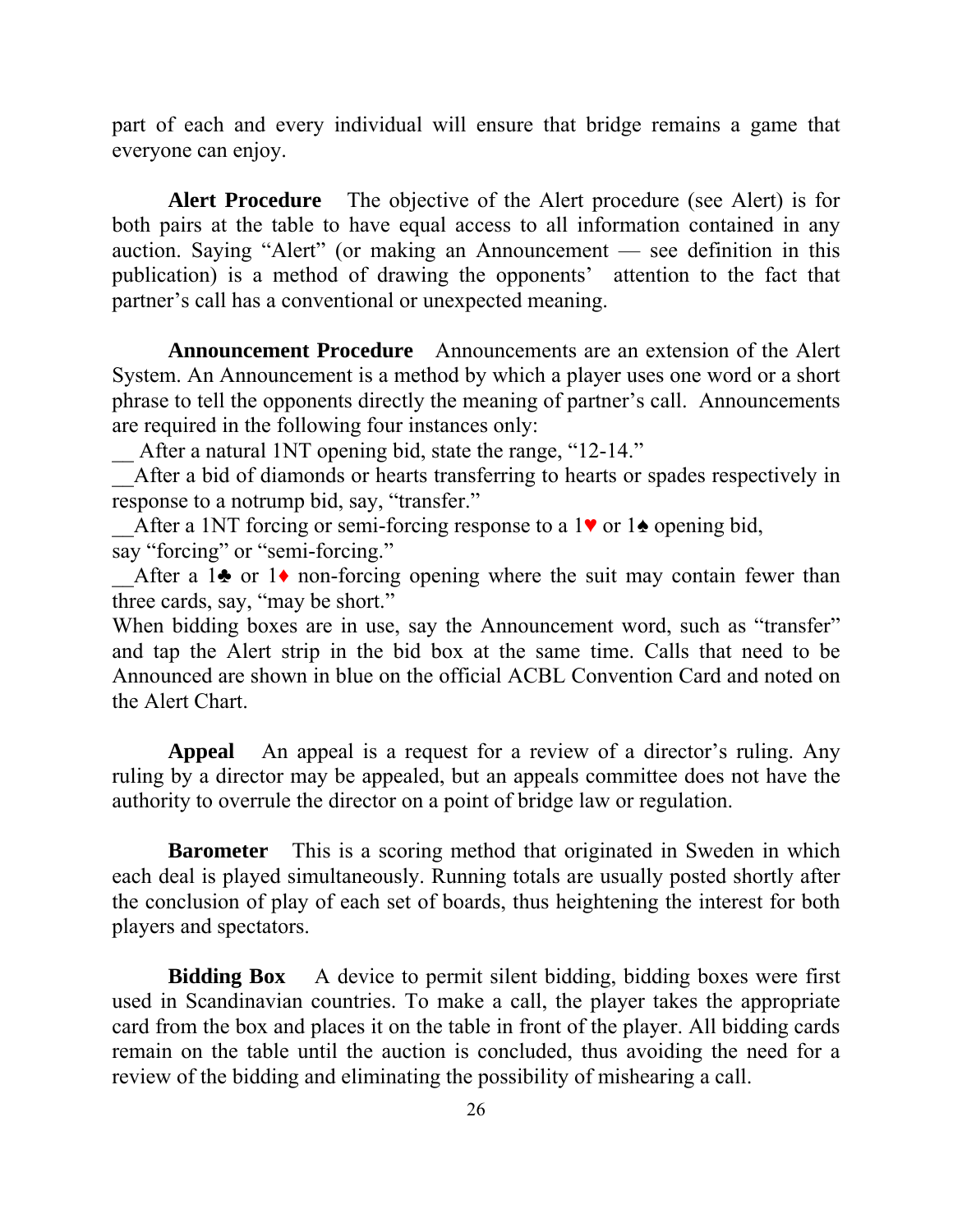**Black Points** Masterpoints awarded at club and unit level games are black. A new member (as of 1/1/99) needs at least 50 black points (out of a total of 300 points of all colors) to become a Life Master.

**Board-a-Match (BAM)** Board-a-Match is a form of duplicate scoring used in team contests in which one matchpoint is awarded for winning the hand and 1/2 matchpoint is awarded for a tie.

 **Bracketed Knockout Teams** This event is run as a knockout team event with one exception. All teams will play against similarly rated opponents. Each team's bracket is determined by averaging the entire team's masterpoint holdings. This is the most popular event in which to play to earn gold points at regionals and NABCs.

 **The Bridge Bulletin** ACBL's monthly magazine, *The Bridge Bulletin*, is filled with information on bidding and play for all levels of players, information regarding upcoming tournaments, bridge book and software reviews and reports on special bridge competitions.

**Bronze Life Master** A player with Life Master status who has at least 500 masterpoint is known as a Bronze Life Master.

 **Claim or Concession** According to the *Laws of Duplicate Contract Bridge*, a claim or concession is a suggestion that play of a deal be curtailed; a statement to the effect that a player will win (claim) or lose (concession) a specific number of tricks. Procedures differ in social and duplicate bridge.

 **Club Game Classifications** There are five general classes of games at clubs.

\_\_Open club games welcome all players.

Invitational club games may limit participation to members of a particular organization or to participants invited by the club manager. Guests are often accepted at invitational clubs.

\_\_Masterpoint limited club games are for players who are beyond Rookie level but not ready for open competition. These games may have any limitation that is determined to be best for the players in question – such as 49er, 99er, Non Life Master.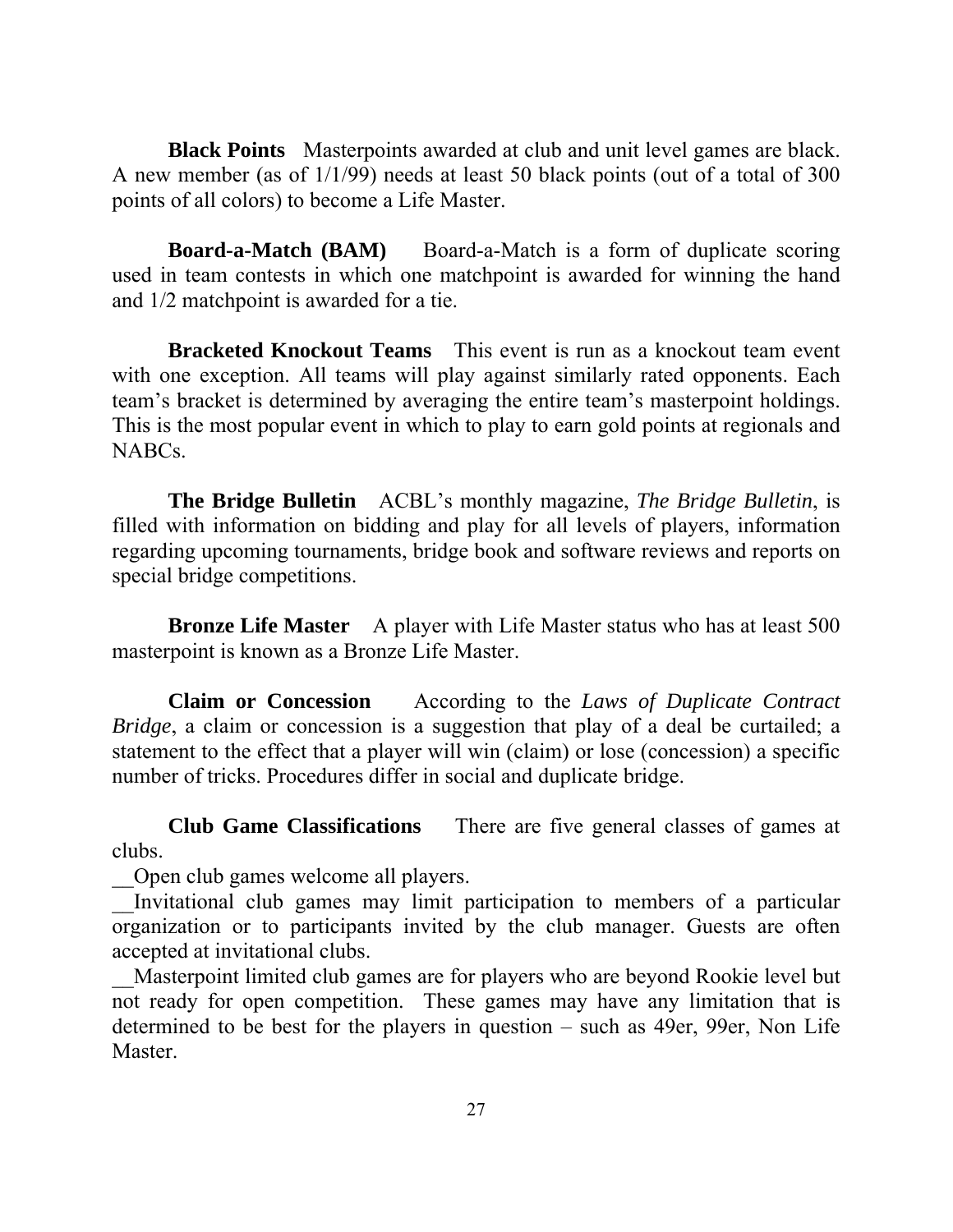Newcomer club games may operate under different titles (newplicate, novice, 0-5, 0-20, etc.), but participation is limited to persons holding fewer than 20 masterpoints on record with the ACBL.

\_\_College or high school club games are special forms of invitational club games restricted to students, faculty members and their spouses.

 **Club Masterpoints** Points earned at the club level in games with club rating are called club masterpoints. These are black points and are distributed in fractional amounts. One hundred fractional points equals one masterpoint.

**Compact KO (Knockout)** A compact KO is a two-session bracketed KO designed to be completed in one day. This can be a gold-point event but is limited to four-person teams.

 **Convention** A convention is any call or play which, by agreement or understanding between partners, serves to convey a meaning other than would be attributed to it by the opponents in the absence of an explanation.

**Convention Card** A convention card is a shortcut to allow the opponents to know what system a partnership has elected to play. It lists generally used conventions and treatments on a checkoff basis and provides space to list other conventions and treatments. (See also SAYC.)

**Convention Charts** Each ACBL game is governed by a specific convention chart which states the conventional agreements allowed. There is a Limited Chart, a Mid-Chart, a General Chart and a Super- Chart.

 **Correction Period** The time specified by the sponsoring organization during which corrections to the score may be sought is the official correction period for a sanctioned game.

**Diamond Life Master** An ACBL Life Master who has at least 5000 masterpoints is known as a Diamond Life Master.

**Director** The director of a duplicate bridge game is the person designated to supervise the contest and to apply the laws. There are club directors, many ranks of tournament directors and IN (Intermediate-Newcomer) directors, those who have been trained to work with newer players (see also Club Director and Tournament Director).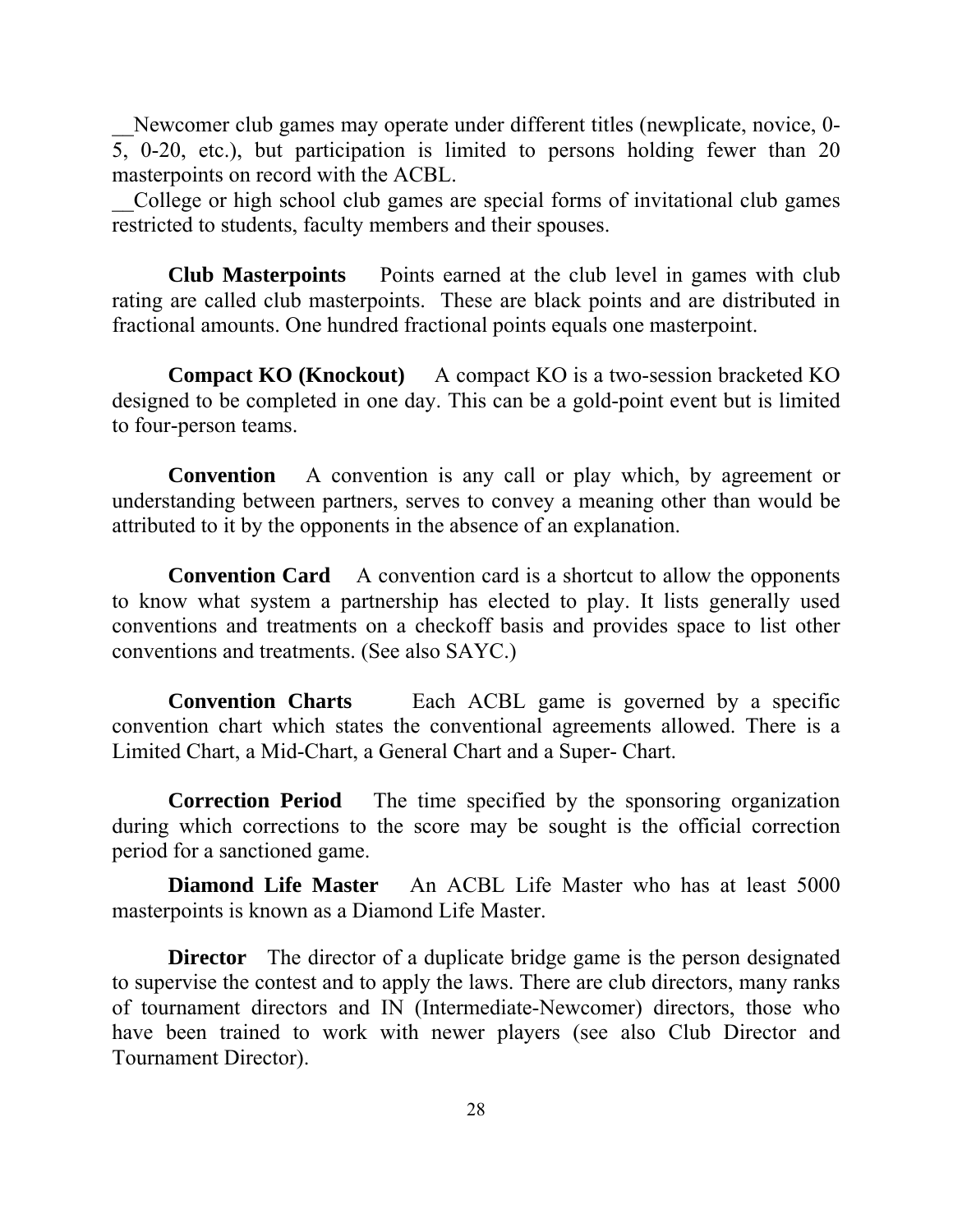**Duplicate Bridge** Duplicate bridge is a form of the game whereby the conditions of play are duplicated exactly at each table: the same cards in each hand, the same dealer, the same vulnerability. The Matchpoint score does not depend on the luck of the deal; it is derived by comparing the scores made by players who hold the identical cards under the identical conditions.

 **Ethics** In bridge, ethics equals fair play. Breeches of ethics are generally thought of as unfair and illegal practices which could include deliberate cheating. The Laws of Duplicate Contract Bridge deal with the question of proper behavior at bridge**.** 

 **Face-Down Leads** Face-down opening leads are required in tournament play. Once the lead is made face down, partner may ask questions about the auction. This ensures that the partner of the leader will not influence the opening leader's choice of lead. A face-down opening lead made by the wrong player may be picked up without penalty upon instruction of the director.

 **Fouled Board** A deal in which a card or cards or hands have been placed in an incorrect pocket constitutes a fouled board. Since the nature of duplicate is to play the exact same deals at each table and then compare results, a deal that changes during the course of play can no longer be compared and must be scored by a formula known as the "fouled-board formula."

 **GNT (Grand National Teams**) The Grand National Teams (GNT) is a major ACBL team championship conducted with district qualifying rounds in clubs, units and/ or districts, leading to a final round held in conjunction with the Summer NABC.

 **Gold Life Master** An ACBL Life Master who has acquired at least 2500 masterpoints is known as a Gold Life Master.

 **Gold Points** Gold points are a type of masterpoint (MP). They are awarded for topping your section or placing overall at regionals and NABCs in events of two or more sessions which have either no masterpoint restriction or a minimum masterpoint limit of 750 points or more. Partial gold point awards are given for certain special events.

 **Grand Life Master** The highest rank in the ACBL is Grand Life Master. To achieve this rank, a player must have earned 10,000 masterpoints and won at least one North American Championship event that has no upper masterpoint limit or its equivalent.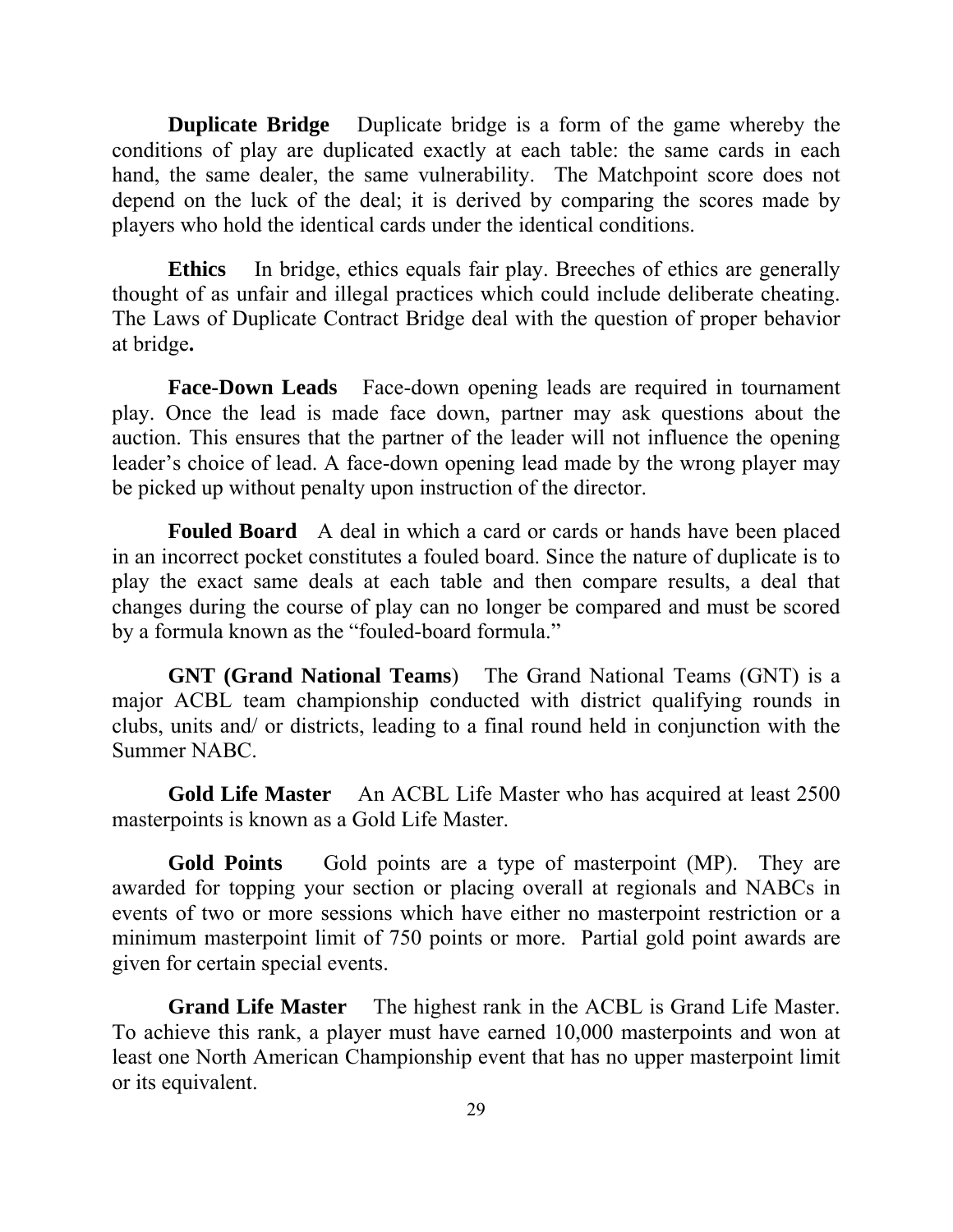**Hall of Fame** The Hall of Fame was started by The Bridge World Magazine in 1964. The original members were Ely Culbertson, Charles Goren, Harold Vanderbilt, Oswald Jacoby, Milton Work, Sidney Lenz, Waldemar von Zedtwitz, Howard Schenken and Sidney Silodor. When The Bridge World discontinued its work on the Hall, no members were added until the ACBL inducted the original nine into its own Hall in 1995, then added eight more. The new members were Edgar Kaplan, Al Roth, Bobby Wolff, B. Jay Becker, Easley Blackwood, Barry Crane, John Crawford and Helen Sobel Smith. Additional members are elected each year and inducted at a dinner at the summer NABCs.

 **HCP** HCP stands for High-card points, a basis for determining the relative strength of a hand, especially for notrump contracts. The most common valuation is:  $Aces = 4 points$ ,  $Kings = 3 points$ , Queens = 2 points, Jacks = 1 point.

**Howell Movement** The Howell movement is a type of progression in duplicate in which all pairs except one move and in which all pairs meet. In large Howell-type movements, most of the pairs move and most of the pairs meet.

**IMP** An IMP is an International Matchpoint, a unit of scoring used according to a schedule established by the Laws of Duplicate Contract Bridge. In a team game, a difference in trick and bonus scores of the North-South pair and the East-West pair on the same team is used to determine IMPs from a chart. IMPs are sometimes converted to Victory Points by way of a chart based on either a 20- or 30-point Victory Point scale. A copy of the IMP and VP scales is printed inside each ACBL Convention Card.

**Junior Master** A player holding 5 to 19.99 masterpoints is known as a Junior Master.

**Kibitzer** A person who watches a game from the sidelines is called a kibitzer.

 **Knockout Teams** Knockout Team event is one in which one team plays an entire session against one other team. The winning team from each match advances to play the next round and the defeated team is eliminated. (See also Bracketed Knockout Teams.)

Life Master Life Master is the most highly sought level of bridge achievement. A Life Master is a player who has earned 300 or more recorded masterpoints, of which at least 50 must be silver, at least 25 must be gold and at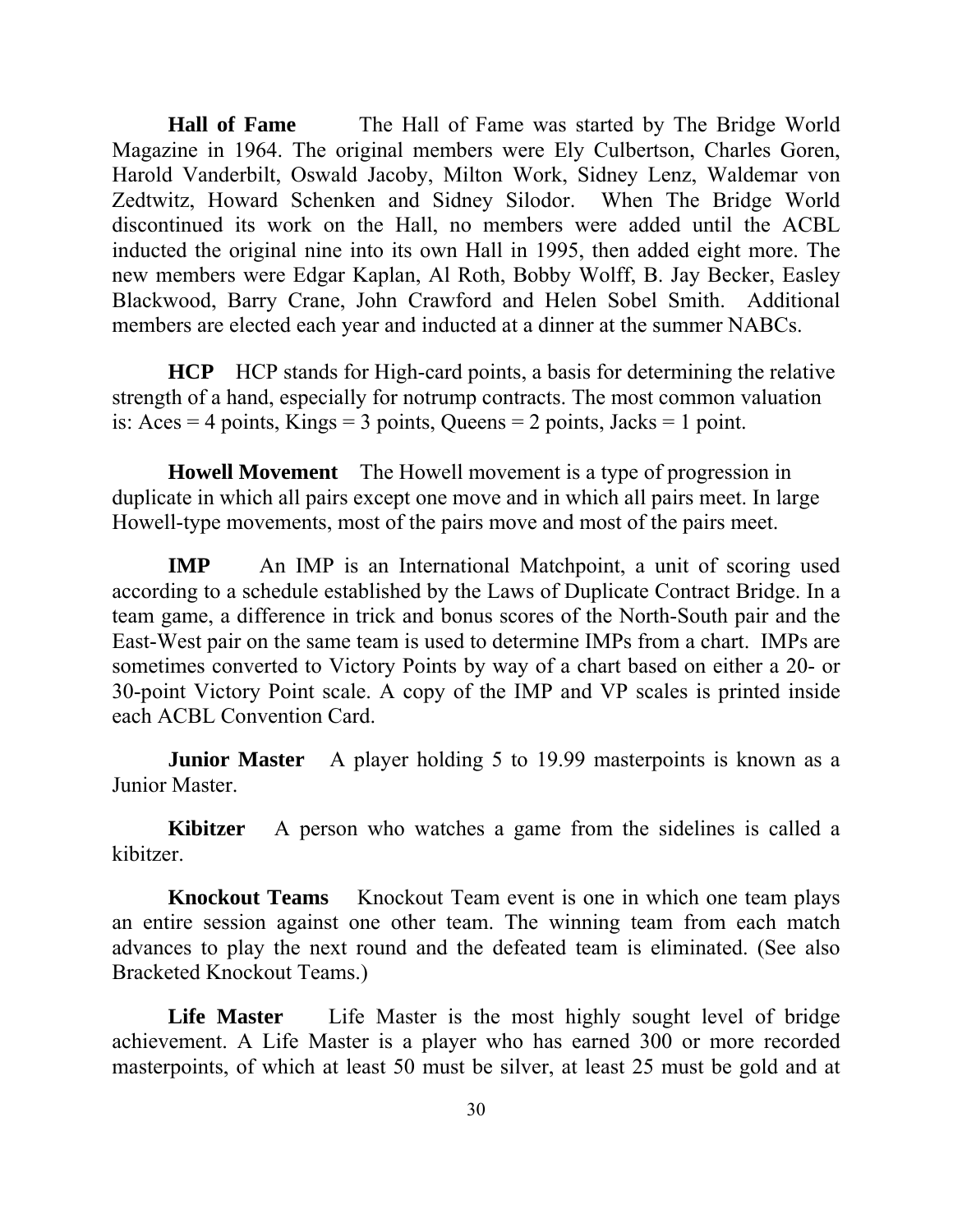least another 25 must be red or gold. New members as of 1/1/99 must also earn at least 50 black points as part of their total 300 points. Please note that no more than 100 MPs earned on the Internet may count toward the points necessary to achieve Life Master status.

 **Masterpoint** This is the unit which measures bridge achievement in duplicate play. Masterpoints come in black, silver, red, gold, platinum and unpigmented, and they are awarded for different levels of play.

\_\_Black points at club and unit games.

\_\_Silver points at sectionals, progressive sectionals and STaCs.

Red points in all events at regionals and the three NABCs.

\_\_Gold points for section tops and placing overall in regional events and in events of two or more sessions with either no MP restriction or a minimum MP limit of 750 points or more (not Strat C). Partial gold points are awarded in some special events.

Platinum points for all NABC+ championship events.

\_\_Unpigmented points for online play on the Internet.

(Note: See "ranks" for the number and color of points needed to attain various levels of recognition: Rookie, Junior Master, Club Master, Sectional Master, Regional Master, NABC Master, Life Master and upper levels beyond LM.)

**Masterpoint Records** Masterpoints won at tournaments and at clubs using ACBLscore are sent electronically to ACBL. Other clubs mail in lists of players and points won for recording. Nonmembers are given receipts at club games when they win points and can credit their accounts with up to 20 masterpoints (won in the 12 months prior to becoming members) when they join the ACBL. Members can check their masterpoint holding by calling the Customer Service Line or online at [www.acbl.org.](http://www.acbl.org/)

**Matchpoint** A matchpoint is a unit used in a method of scoring duplicate contests in which two or more scores are compared. A pair receives one point for each result it surpasses and one-half point for each result it ties.

 **Mitchell Movement** The Mitchell movement is a duplicate progression in which the players seated North–South remain stationary and those sitting East–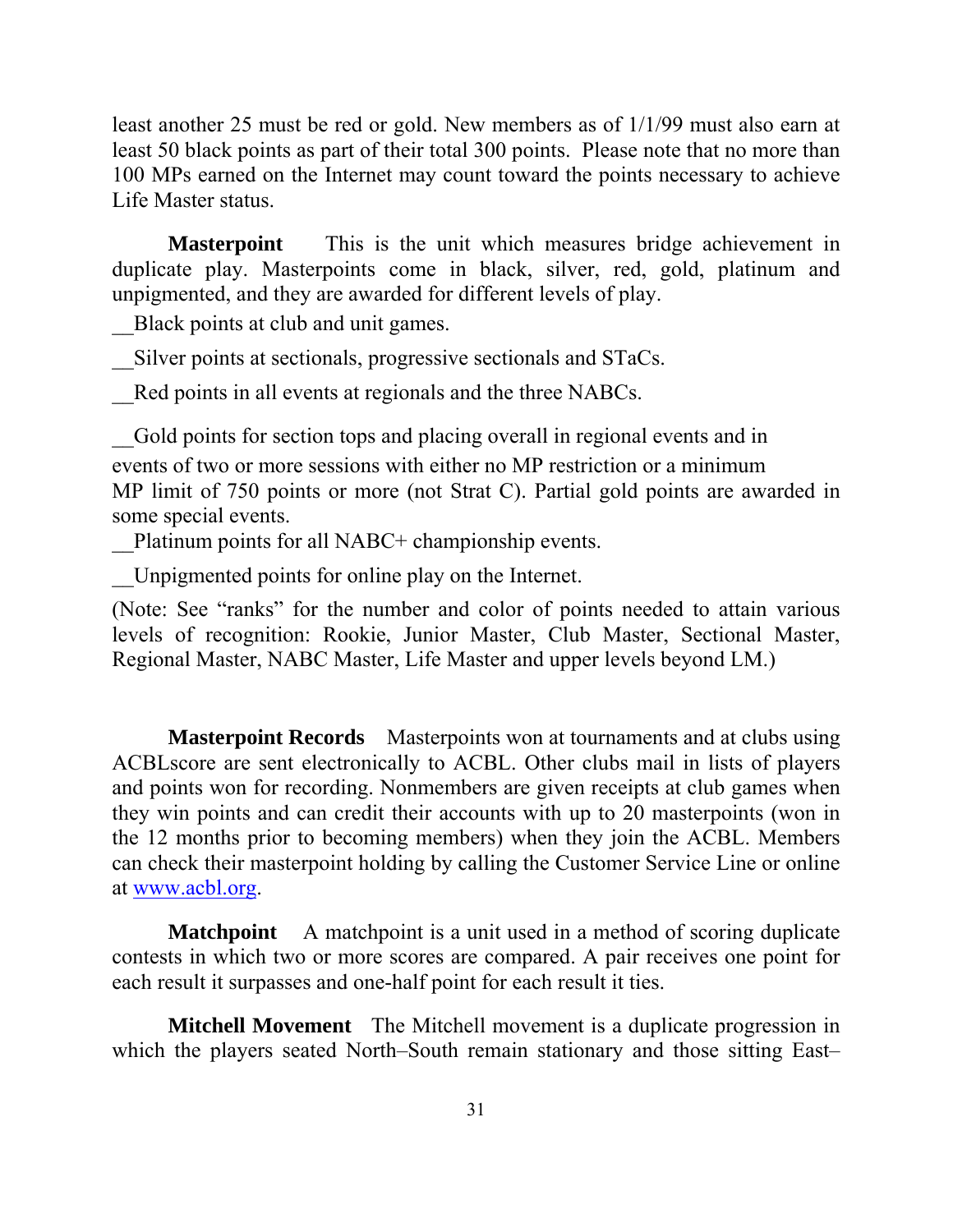West move each round to the higher numbered table. The players get "older" and the boards get "younger."

 **Mixed Pairs** A Mixed Pairs event is one in which partnerships must consist of one man and one woman.

 **NABC** This is the term for the North American Bridge Championships which are operated annually by the ACBL. These tournaments are held in the spring, summer and fall and are rotated around the United States and Canada. Each NABC offers events for all levels of players and features the NABC+ events and an IN (Intermediate-Newcomer) program for players with fewer than 300 masterpoints. The IN program runs for the full 11 days of the tournament and offers a free Celebrity 20 Speaker program twice daily. There are trophies, masterpoints, special events and lots of entertainment at all NABCs.

**NABC Master** A player with at least 200 masterpoints, including at least 50 pigmented points of which at least 5 must be gold, at least 15 must be red, and at least 25 must be silver is known as an NABC Master.

**NAP** Formerly known as the Grand National Pairs, the NAP or North American Pairs is a major ACBL championship which is staged in qualifying rounds at the club, unit and district levels. It culminates in a final held in conjunction with the Spring NABC. This event is run as a flighted event.

 **National 49er Pairs** This is a nationally-rated event for players with 0–49 masterpoints which is contested at the Spring NABC. It awards partial gold points.

**National 99er Pairs** This is a nationally-rated event for players with 0–99 masterpoints which is contested at the Fall NABC. It awards partial gold points.

**National 199er Pairs** This is a nationally-rated event for players with 0– 199 masterpoints which is contested at the Summer NABC. It awards partial gold points.

**Open Event** In Open events, there are no restrictions due to expertise, gender or age.

**Patron Member Program** ACBL members may opt to become Patron Members and receive an enhanced benefits package. The current price is \$200 (U.S.) per year for an individual membership, \$250 (U.S.) for a household of two. Some of the additional benefits in the Patron program include the opportunity to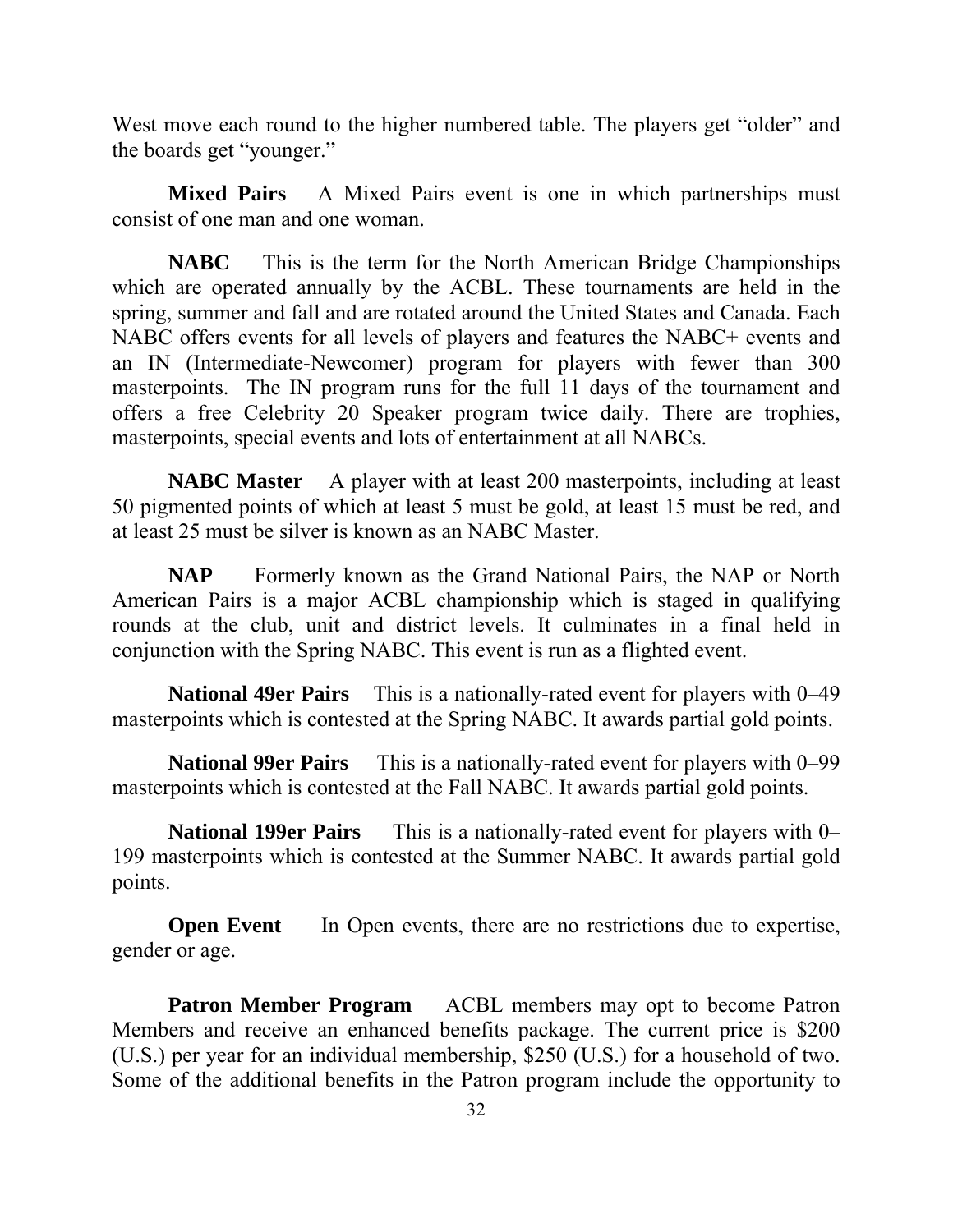book a hotel room at the host hotel at NABCs, at-your-door delivery of the daily bulletin during the NABCs, and a complimentary ticket to the annual Bridge Hall of Fame banquet.

**Penalty Card** A card that has been prematurely exposed by a defender and which must be left face up on the table until legally picked up or played is called a penalty card. Please call the director when this type of infraction occurs at your table in a duplicate game.

**Platinum Points** Masterpoints awarded in NABC+ events that are currently considered for the Player-of-the-Year award are platinum. (These events DO include the three Senior and various Women championships but DO NOT include Junior, Flight B or other restricted events.)

**Player Number** The seven-digit number issued to each member of the ACBL is that person's player number. The first digit is changed to a letter when the member achieves Life Master status.

**Proprieties** The Proprieties was initially the section of the Laws of Duplicate Contract Bridge that dealt with conduct and ethics. Its purpose was to make the game more enjoyable for everyone, no matter what the situation. The 1987 version of the Laws made the Proprieties part of the law. It is a breach of the Proprieties to:

\_\_Use different designations for the same call.

Indicate any approval or disapproval of a call or play.

Indicate the expectation or intention of winning or losing a trick before play to that trick has been completed.

\_\_Comment or act during the auction or play to call attention to a significant incident thereof, or to the state of the score, or to the number of tricks that will be required for success.

Look intently at any other player during the auction or play, or at another player's hand, for the purpose of seeing those cards or observing the place from which a player draws a card.

\_\_Vary the normal tempo of bidding or play for the purpose of disconcerting the other players.

**Protest** A protest is an appeal of a decision made by a game director.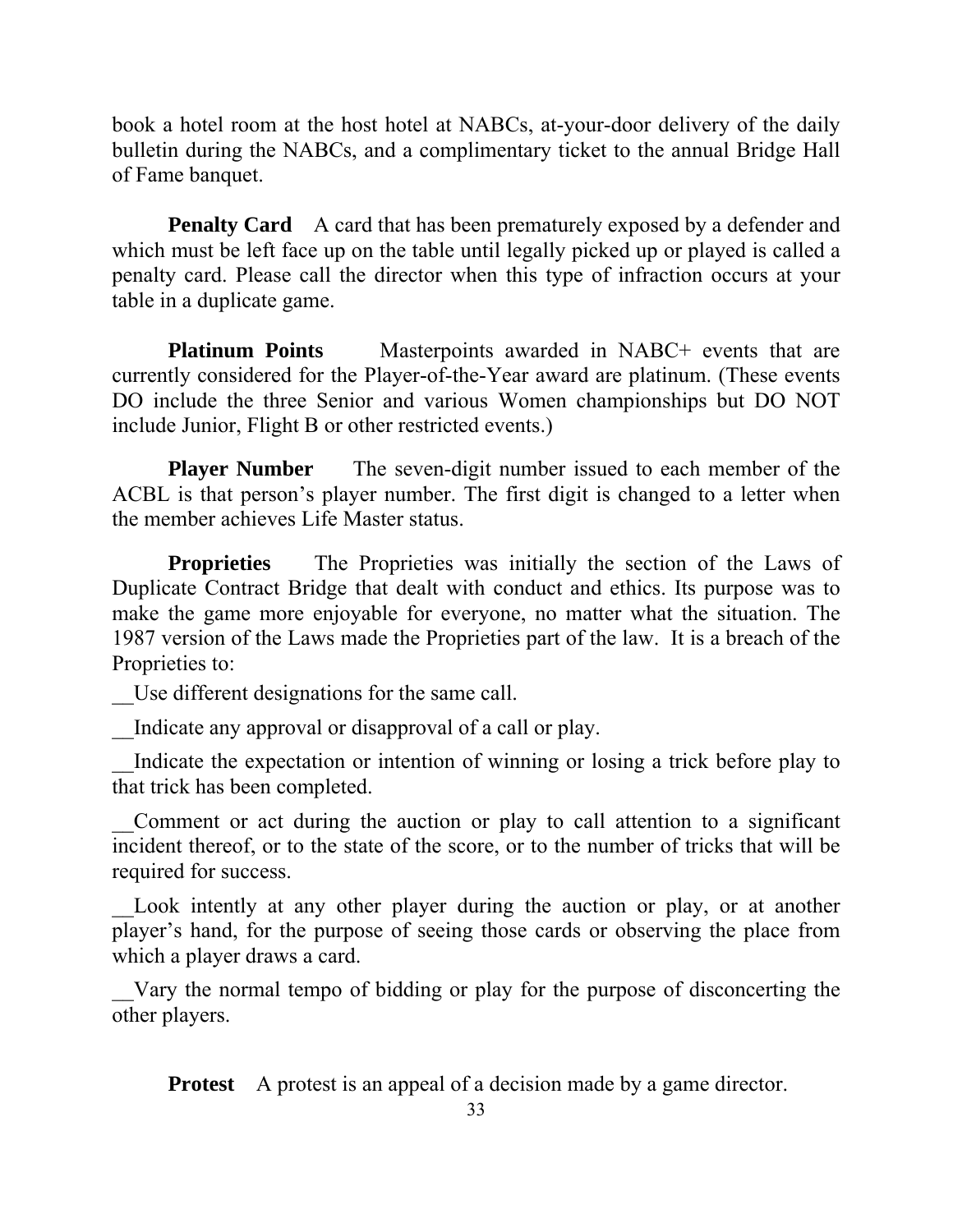**Qualifying Sessions (or Rounds)** The early rounds of championships after which there is a reduction (cut) in the field (the contestants entered in the event) are the qualifying rounds.

 **Ranks** As a player accumulates points, certain milestones, or ranking levels, will be reached that indicate progress. There are 12 grades:

Rookie, Junior Master, Club Master, Sectional Master, Regional Master, NABC Master, Life Master (LM). These additional levels can be attained after the rank of LM: Bronze LM, Silver LM, Gold LM, Diamond LM, Grand LM. Each ranking requires that the player have a certain number and a certain type of points.

Rookie – 0 to 5 points, any color.

Junior Master – 5 to 20 points, any color.

Club Master – 20 to 50 points, any color.

Sectional Master – At least 50 points, including at least 5 silver.

Regional Master – At least 100 points, including at least 15 silver and 5 red/ gold.

NABC Master – At least 200 points, including 50 pigmented points, of which at least 5 must be gold, at least 15 must be red or gold, and at least 25 must be silver.

Life Master – At least 300 points, of which at least 50 must be silver, at least 25 must be gold, and at least another 25 must be red or gold. New members as of 1/1/99 must also earn at least 50 black points as part of their total 300 points.

(NOTE: No more than one-third of the 24 points for any of the above levels may be earned in online play, where points are unpigmented.)

**Red Points** Masterpoints won in all events at regional tournaments and in regionally-rated events at the three annual NABCs (North American Bridge Championships) are red, unless they are gold. A player needs 25 red points (or the equivalent) as part of a total of 300 masterpoints to become a Life Master.

**Regional (Regional Tournaments**) Each of the 25 Districts within the ACBL sponsors regional tournaments, although a specific unit may be delegated the responsibility of planning and organizing the tournament. A regional tournament usually runs from four to seven days, attracting people from many states, and offers games for all levels of players. In addition, Non-Life Master regionals, limited to players with fewer than 300 masterpoints, and Senior regionals, limited to players who are age 55 or older, are available periodically.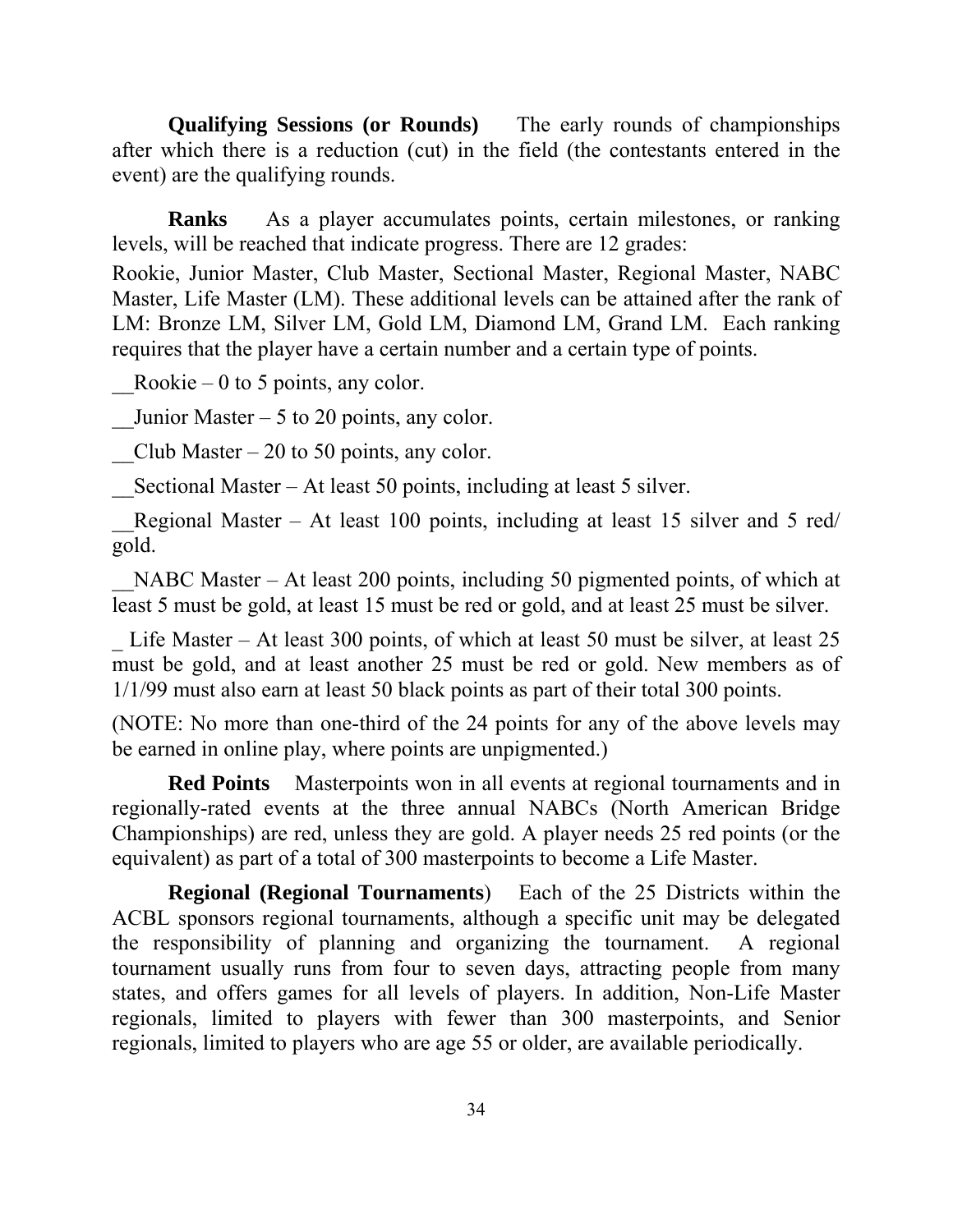**Regional Master** A player who has 100 to 200 recorded masterpoints, at least 5 of which are red or gold and at least 15 of which are silver, is known as a Regional Master.

**Sectional Master** A player with 50 to 100 recorded masterpoints, at least 5 of which are silver points, is known as a Sectional Master.

 **Sectional (Sectional Tournaments)** Units are the sponsors of sectional tournaments, which usually run from three to five days. Units are allowed to run several special kinds of sectionals each year known as IN sectionals (see Intermediate-Newcomer Program) and STaCs (see also STaC – Sectional Tournaments at Clubs). Masterpoints won at sectional tournaments are silver.

**Seeding** Seeding constitutes the assignment of certain tables to particularly strong contestants to assure there will be no preponderance of strong pairs in direct competition within any one section. In pair events, tables 3 and 9 are usually reserved for seeded players; at NABCs, tables 3, 6 and 9 are usually reserved. Some team events are also seeded.

**Senior Pairs (ACBL-wide)** The ACBL-wide Senior Pairs is a special event held at clubs every year in February.

**Side Game Series** A Side Game Series is a series of at least three onesession games open to all players. Participants may enter as many sessions as they wish and play with the same or different partners. Overall ranking is done on an individual basis by computing the sum of each player's two best games. At NABC and regional tournaments, gold points are awarded to section-top placing players who have competed in at least two sessions of this event. Each session of a Side Game Series may also be run as a one-session stratified pairs.

**Silver Life Master** A player of Life Master status who has at least 1,000 masterpoints is known as a Silver Life Master.

**Silver Points** Silver points are masterpoints awarded at sectional tournaments, progressive sectionals and STaCs (Sectional Tournaments at Clubs). A player must earn 50 silver points as one of the qualifications for advancing to the rank of Life Master.

**Skip Bid Warning** The Skip Bid Warning is used whenever a player "skips" the bidding — when you open at the two level, for example, you either say "Skip bid, please wait," or use the red Stop card in the bidding box. The opponent waits 10 seconds before bidding. This gives the opponent an opportunity to recover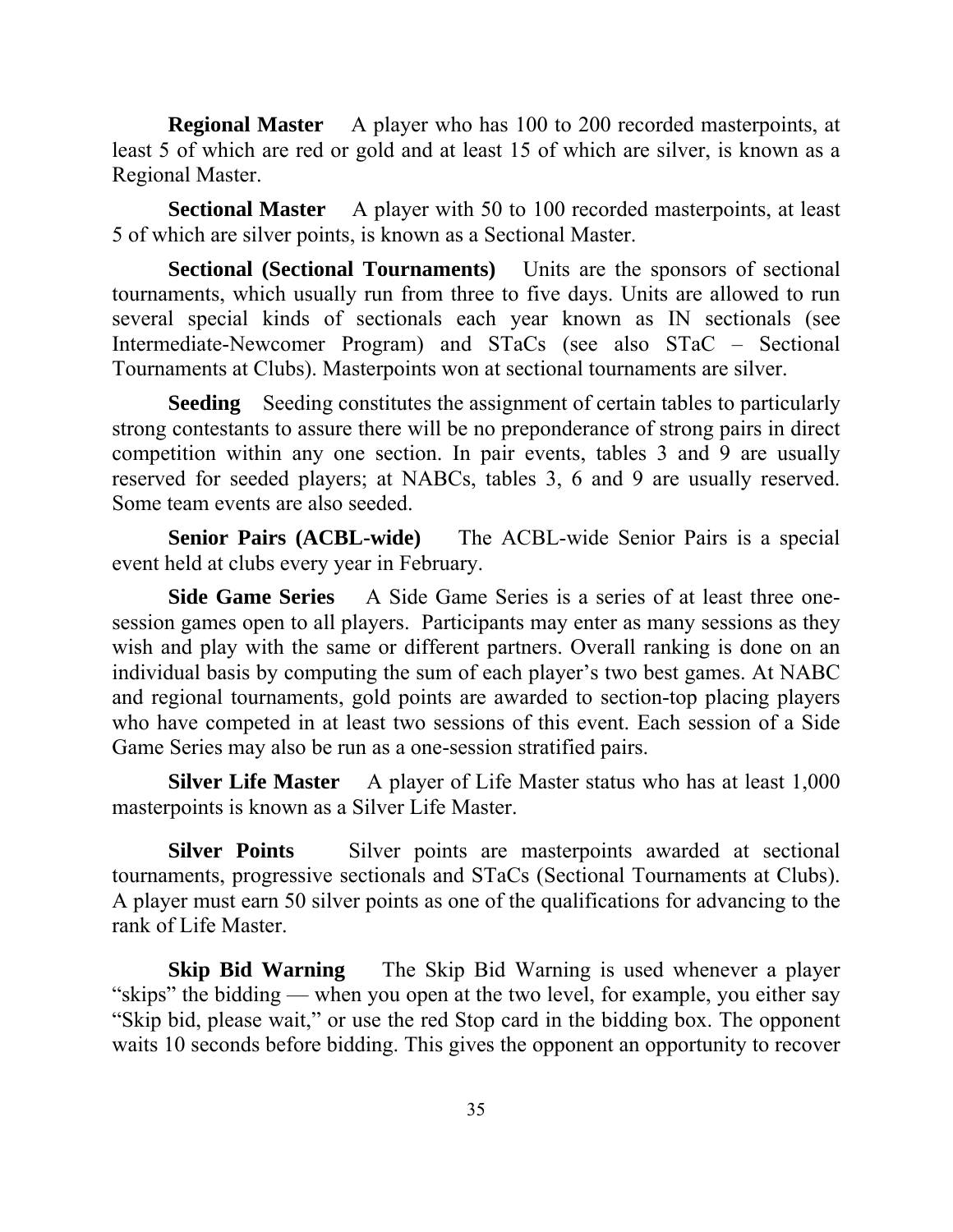from the "surprise" of your jump and prevents the "fast pass" (translation: I may have been surprised but I didn't have anything to bid anyway!).

**Slow Play** Bridge is a timed event. Players are given an average of 8 minutes per deal and should learn to use the time wisely. Slow play is discourteous not only to the opponents of the moment, but to all of the other competitors in the event as well. It is the responsibility of every player at the table to try to catch up when their table has fallen behind.

 **Standard American** Standard American is a nebulous term applied to the methods of bidding most commonly used in the U.S. It approximates the methods advocated by Hall of Fame member, Charles Goren, who was known to millions as "Mr. Bridge" during the last half of the  $20<sup>th</sup>$  century.

 **Standard American Yellow Card (SAYC)** The Standard American Yellow Card is a convention card which has been filled out to display a simple, modern method which leads to a good, solid understanding in a partnership when both players have read the card and the booklet. (The booklet is produced by ACBL and available at ACBL's website —[www.acbl.org.](http://www.acbl.org/)) This approach has gained popularity in online play. Few sequences are defined in the later rounds of Standard Yellow Card auctions. Players are free to assign forcing, invitational or non-forcing meanings to natural calls in such sequences. Players may still exercise their bridge judgments, such as in deciding to open a four-card major in third seat. The SAYC normally five-card majors approach can withstand an occasional deviation.

**Stratified** This is a type of game movement where all players are assigned to a group (strat) based on their current masterpoint holdings. Each contestant plays against players of all point ranges. Masterpoints are awarded to leaders of each strat. If a Strat C player scored better than one of the leaders in Strat B (a higher ranked strat), the C player will be awarded the points for Strat B.

**Stratiflighted** An event which is a combination of flighted and stratified. The upper level strat has no masterpoint restriction and is played as a separate game. The other players are subdivided into two or three strats with specific lower and upper masterpoint limits. Participants may enter either the unrestricted ("play alone") group or the stratified group with a masterpoint restriction for which they are eligible.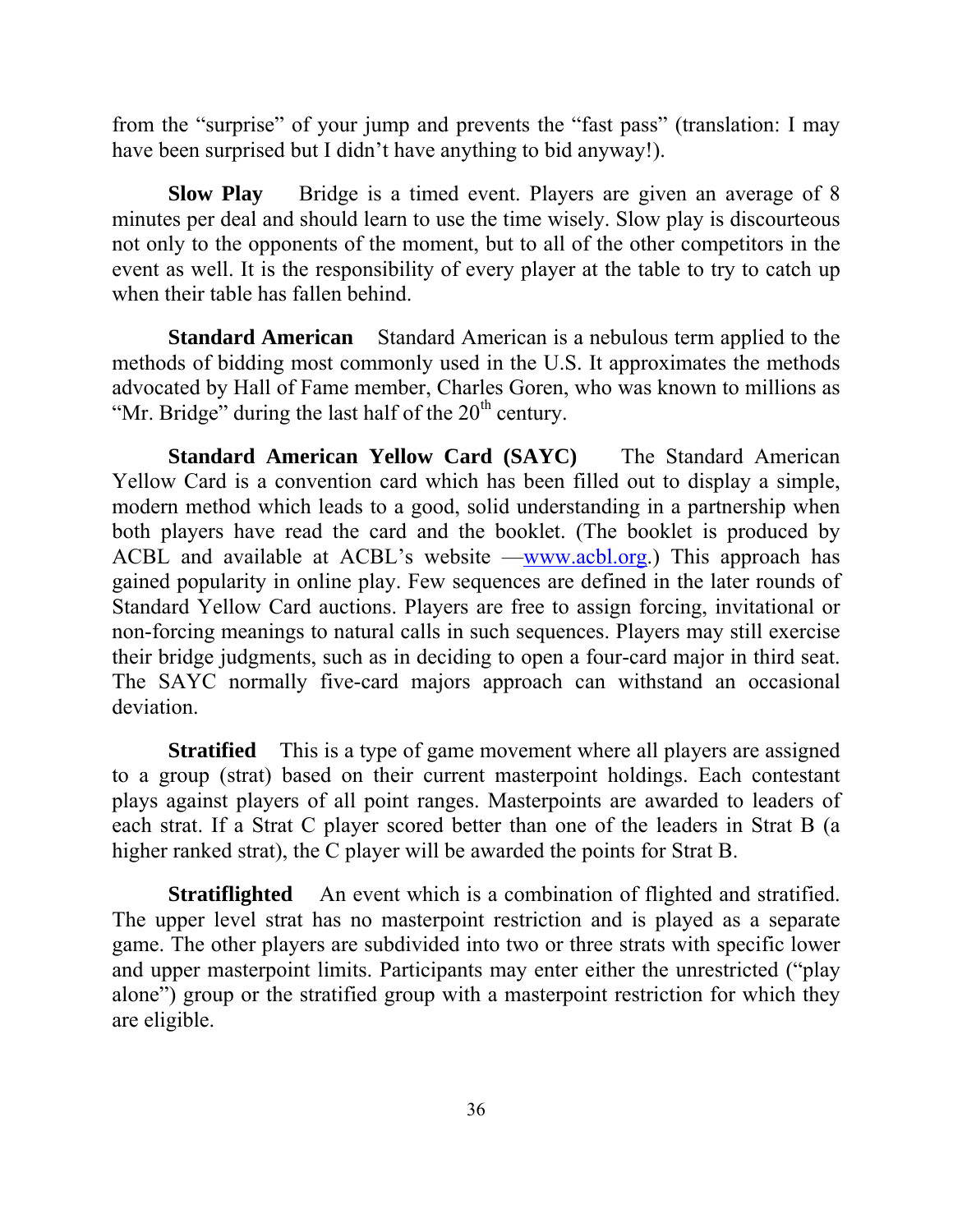**Swiss Teams** In a Swiss teams event, each team will play approximately 7 to 9 board matches against a number of teams during the event. Matches are arranged by pairing teams with approximately equal records as the game progresses.

**Team Games** A team consists of two pairs who play in different directions at different tables for a common score. One pair plays North-South for a designated number of boards and the other plays East-West for the same boards at a different table. If team A plays Team B, a deal is played at table "A-1" with the North-South pair from Team A and the East-West pair from Team B. Then it is replayed at table "B-1" with the North-South pair from Team B and the East-West pair from Team A. Each team plays the deal from each direction and the scores are compared.

**Tournament Director** The tournament director is the official representative of the sponsoring organization, responsible for the technical management of the tournament. The tournament director is charged with restoring equity at a table when an irregularity has occurred. When a player summons a director to the table, it should be done in a clear, courteous manner. It is suggested that you call the director to the table by saying, "Director, please." Tournament directors are trained by the ACBL and ranked according to ability and experience. The IN (Intermediate-Newcomer Program) directors have a special knowledge of the problems arising with new players and have been trained to address them.

 **Tournaments** The ACBL sanctions the following types of tournaments:

NABCs – three major national championships each year;

REGIONALS –sanctioned to each of the 25 Districts;

SECTIONALS – sanctioned to the 300+ units.

 **Tournament Events** Tournament events may be classified by TYPE: Individual, Pair, Team. These types of events may be organized by EXPERTISE (masterpoint holdings) as: Open, Flighted, Stratified, Stratiflighted, Handicapped, Bracketed (Teams), Masters, Non-Masters, Life Masters, specific masterpoint restrictions (0-5, 0-20, 0-50, etc.). Events may also be restricted by GENDER: men's, women's, mixed or unmixed and by AGE: Junior (25 years of age or younger), Senior (55 years of age or older). SCORING METHODS are: Individual (matchpoints or international matchpoints – IMPs), Pair (matchpoints or IMPs), Team (win/loss, victory points, total points, board-a-match).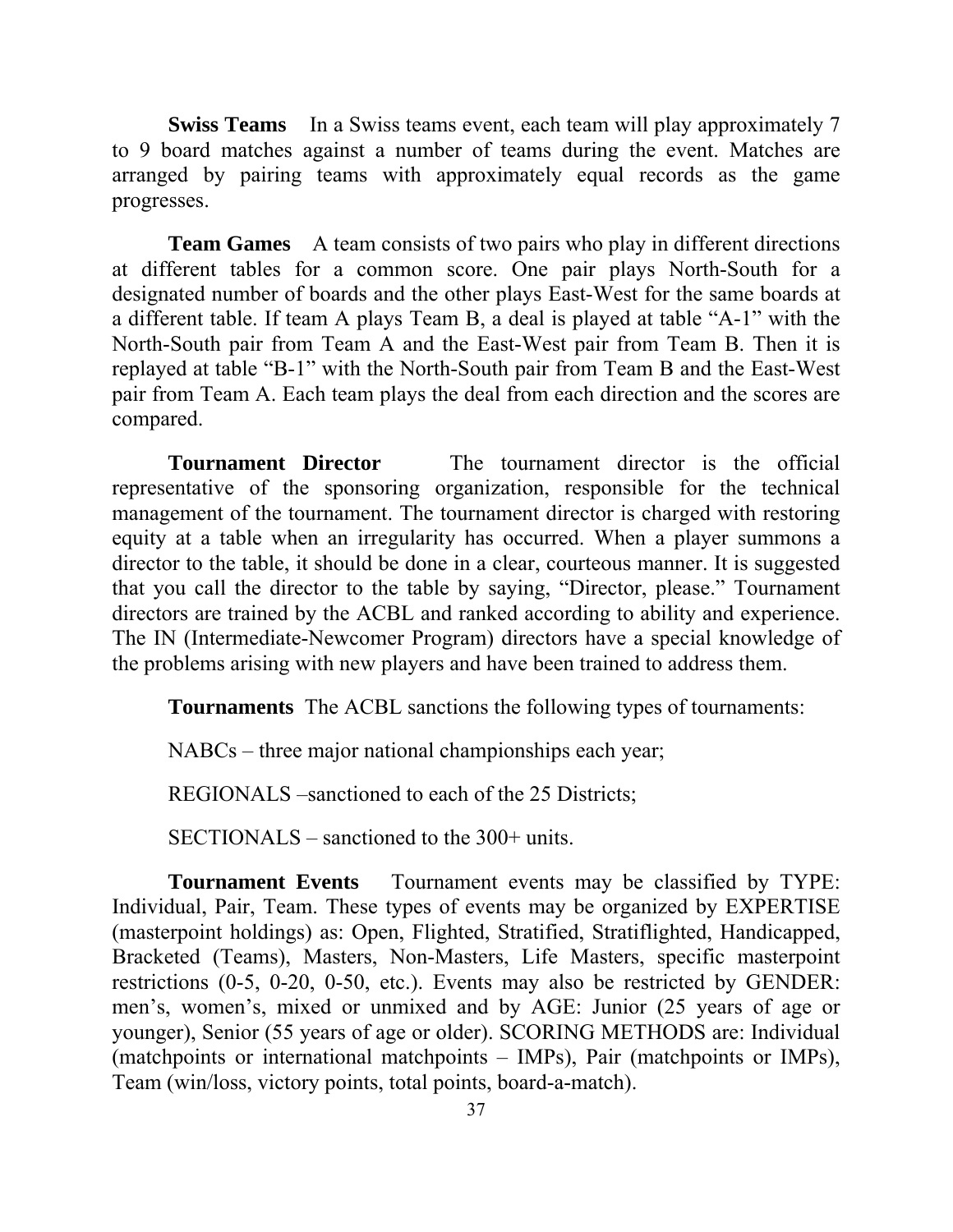**Unauthorized Information** Law 16 of the Laws of Duplicate Contract Bridge says that a player may not make a call or play that could have been suggested over another by information the player has received extraneously from partner by an action such as a remark, a question, a reply to a question, an unmistakable hesitation, unusual speed, special emphasis, tone, gesture, movement, mannerism, etc.

**Unit** A unit is a division of the ACBL covering a designated area. Some units include only a part of a city, and others include entire states. The unit supervises bridge activities at ACBL games in its territory and conducts tournaments at the local and sectional levels. Groups of units form ACBL districts, and officers and board members of units elect the district's representative to the ACBL Board of Directors. ACBL has more than 300 units. ACBL members are placed in the unit where they are geographically located.

**Victory Points** Victory points is the scoring method favored by many experts in contests where there are many teams and each team plays a relatively small number of deals against each of the other teams. When using Victory Point scoring, the IMP score on each board is calculated. The total IMP score on the boards of the match are then converted to victory points in accordance with a predetermined scale.

**Victory Points in Swiss Teams** In Swiss Team events, the scoring is done first in IMPs which are then converted to Victory points. To receive credit for a full win, a team must win by 3 or more IMPs. A win by 1 or 2 IMPs constitutes a  $\frac{3}{4}$  win, with the losing team getting the other quarter of a point. However, the team winning the match receives the entire match masterpoint award.

**Vugraph** A vugraph offers a method of presenting bridge play to an audience larger than can be accommodated around a bridge table. At the Spring and Summer NABCs, the ACBL conducts a vugraph show to cover the final rounds of the Vanderbilt and Spingold Team Championships. The audience watches the matches played simultaneously by the opposing teams. The presentation is complemented by commentary designed to make the audience both understand and enjoy the bidding and play of the experts competing in the event.

 **Vulnerability** This is a condition of play in which premiums and penalties are increased. In rubber bridge, vulnerability comes about by having won one game toward rubber. In duplicate bridge, vulnerability is arbitrarily assigned.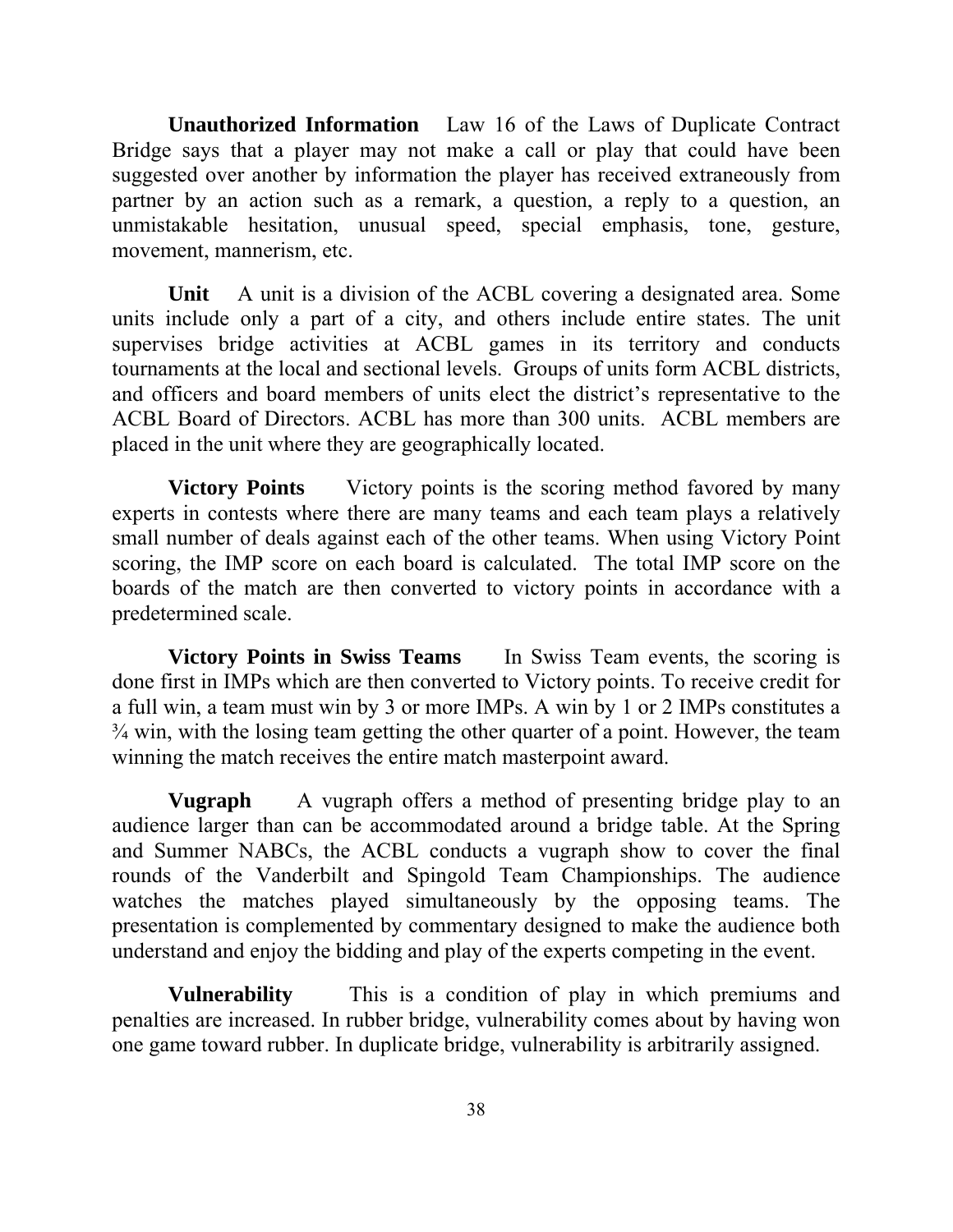**Zero Tolerance** This is a policy recommended by ACBL and followed at many clubs and tournaments. It strives to promote a friendly atmosphere at the table, while eliminating unacceptable behavior including rudeness, intimidation, gloating, profanity and a variety of other offenses. Automatic penalties are part of the program. If you feel an infraction of Zero Tolerance has occurred at your table, please call the director.

**Zip KO (Knockout)** A Zip KO is a one session knockout event usually held at midnight during a bridge tournament.

**Zip Swiss** A Zip Swiss is a special version of the Swiss teams designed to be finished in a short time, usually as a one-session event at the end of a day's championship play. (See also Midnight Swiss.)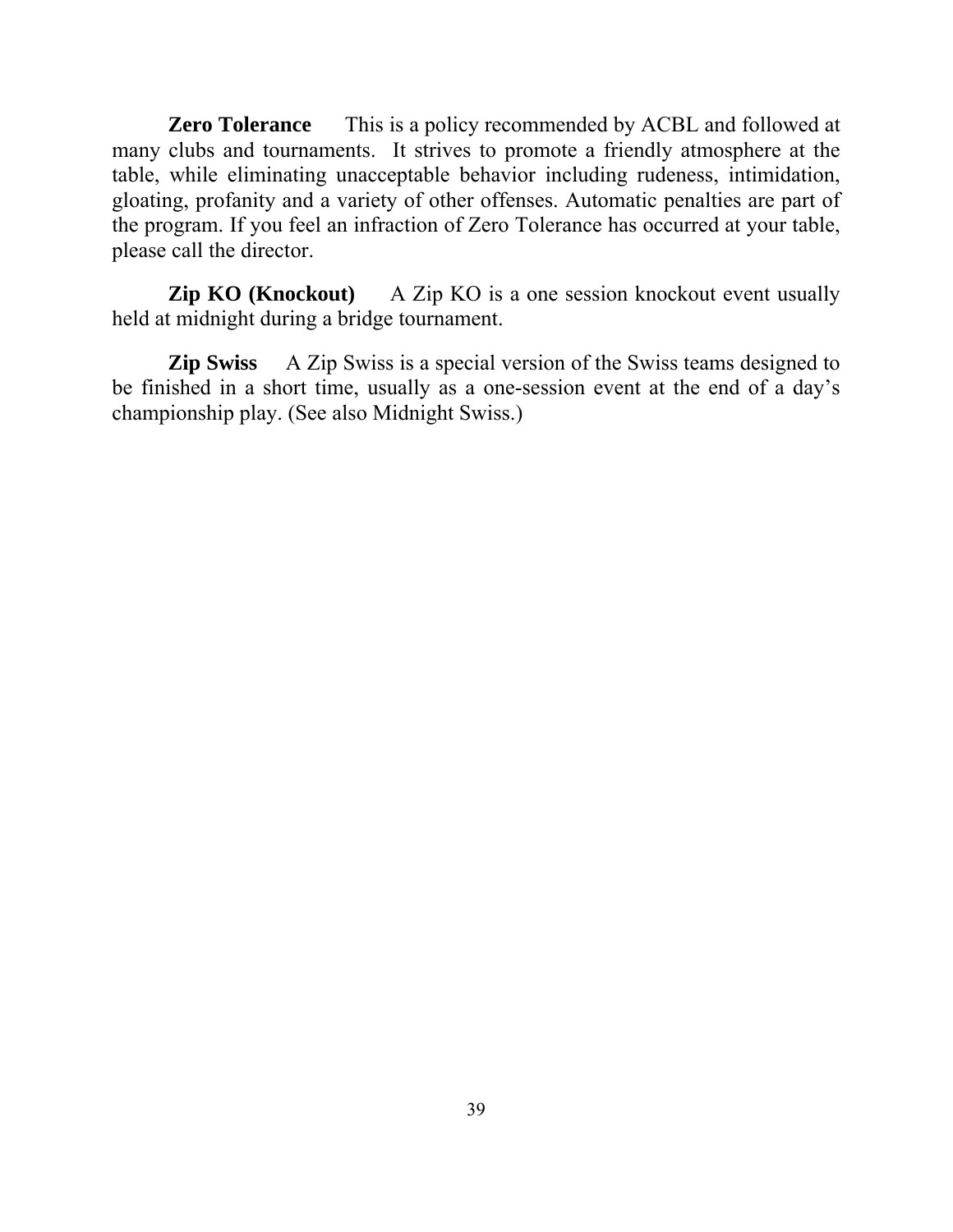# **Part 6. Frequently Asked Questions**

**1.** Why do some people use the "Stop" card? Players should protect their rights and those of their opponents by using the stop card prior to making any bid that skips one or more levels of bidding. Use of the stop card is optional, but highly recommended. Players who choose to use the stop card must use it whenever they jump the level of bidding.

**2. When my RHO (right-hand opponent) makes an insufficient bid, why am I asked if I want to accept the bid and what should I do?** The Laws of Duplicate Bridge say that any insufficient bid may be accepted (treated as legal) at the option of offender's LHO. It is accepted if that player calls. If LHO chooses not to accept the insufficient bid, the Director should be called. As to whether to accept it or not, it's best to use your own judgment as each case is different.

**3.** What is a "bidding box" error? The use of bidding boxes at tournaments has now become standard. What is normally a clear situation with verbal bidding becomes hazier when bidding boxes are used. The Law reads: "Until his partner makes a call, a player may substitute his intended call for an inadvertent call but only if he does so, or attempts to do so, without pause for thought."

 It is important to understand what is meant by *inadvertent*. A call is inadvertent if, and only if, it was a "slip of the fingers", the bidding box equivalent of a "slip of the tongue" (e.g. in reaching for the 3 club bid, the 3 diamond bid accidentally came out). In these situations the correct call may be substituted without penalty. A player, who calls attention to the inadvertent bid **as soon as he notices** what he actually pulled from the bid box, is usually judged to have done so without pause thought, even if some time has actually gone by.

Changes of mind situations are **not** inadvertent. For example, if you were playing strong notrumps yesterday and opened 1NT and then realized that with today's partner you are playing a 10-12 point range, your 1NT bid was not inadvertent no matter how fast you tried to recover from your error.

 Some players tend not to look at the card pulled from the bidding box even as they place it on the table. ACBL tournament directors are instructed to be liberal in judging that mechanical irregularities are inadvertent, but don't expect to convince a director that you inadvertently pulled the pass card when you meant to bid 6 spades. *Try to make it a habit to look at your bid card before pulling it completely out of the box.*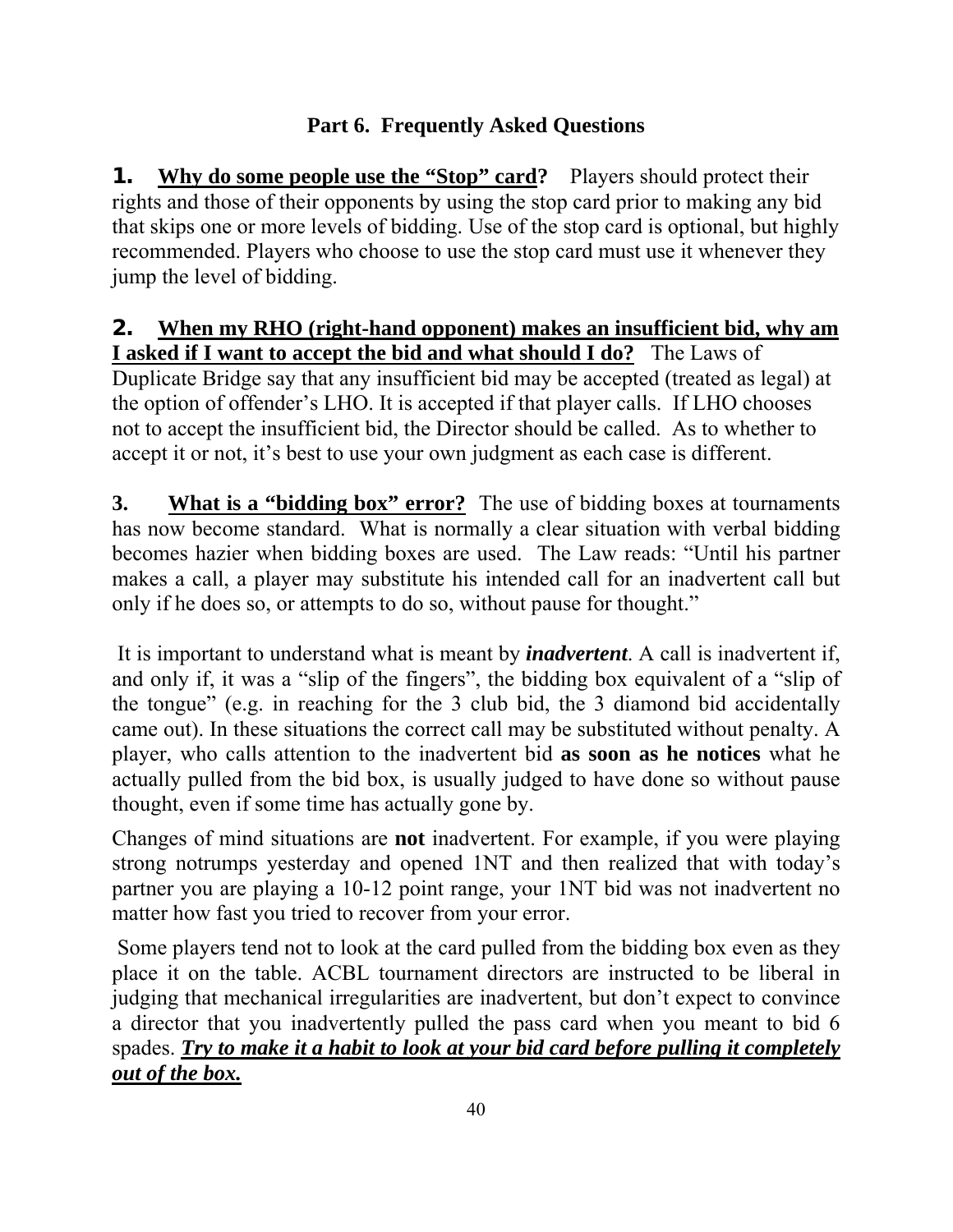**4. Why do players call the Director on me and say I took too long to bid/pass?** The Laws of Duplicate Bridge cover this subject under the heading of Unauthorized Information. Since players are authorized to base their calls and plays on information from legal calls and plays and from mannerisms of opponents (but not partner), to base a call or play on other extraneous information may be an infraction of law. Sometimes, although usually inadvertent, a player may make available to his partner extraneous information by means of an unmistakable hesitation. While that player is often unaware that he has made a noticeable hesitation, the opponents may want to call the Director to protect their rights which include that the partner of the person who hesitated may not choose from among logical alternatives one action that could demonstrably have been suggested by the extraneous information provided (in this case a hesitation).

**5. How do I know what I have to "Alert"?** The ACBL uses what is called an Alert System so that all players at a table have equal access to the information contained in any auction. In order to meet this goal, it is necessary that all players understand and practice the principles of Full Disclosure and Active Ethics. Ethical bridge players will recognize the obligation to give complete explanations. They will accept the fact that any such information is entirely for the benefit of the opponents, and may not be used to assist their own partnership. Therefore, the simple truth is that if you or your partner bids something that the opponents are not likely to understand or know, it is the other's duty to alert them to that fact. (Also see Part 2 of this booklet.)

**6. Why can't I put a card back into my hand before it has touched the table?** The Laws state that a defender's card held so that it is possible for his partner to see its face must be played to the current trick. However, if you're the declarer a card isn't considered played until you face it up on the table, or have it touching or nearly touching the table (or maintained in such a position as to indicate that it had been played). These laws exist to keep people from playing in a careless manner and then trying to correct the errors they make without penalty.

**7. Why can't I ask the other players to see what cards have been played to a trick, after they have been turned over?** So long as his side has not led or played to the next trick, declarer or either defender may, until he has turned his own card face down on the table, require that all cards just played to the trick be faced. In addition, until a card is led to the next trick, declarer or either defender may inspect, but not expose, his own last card played. Thereafter, until play